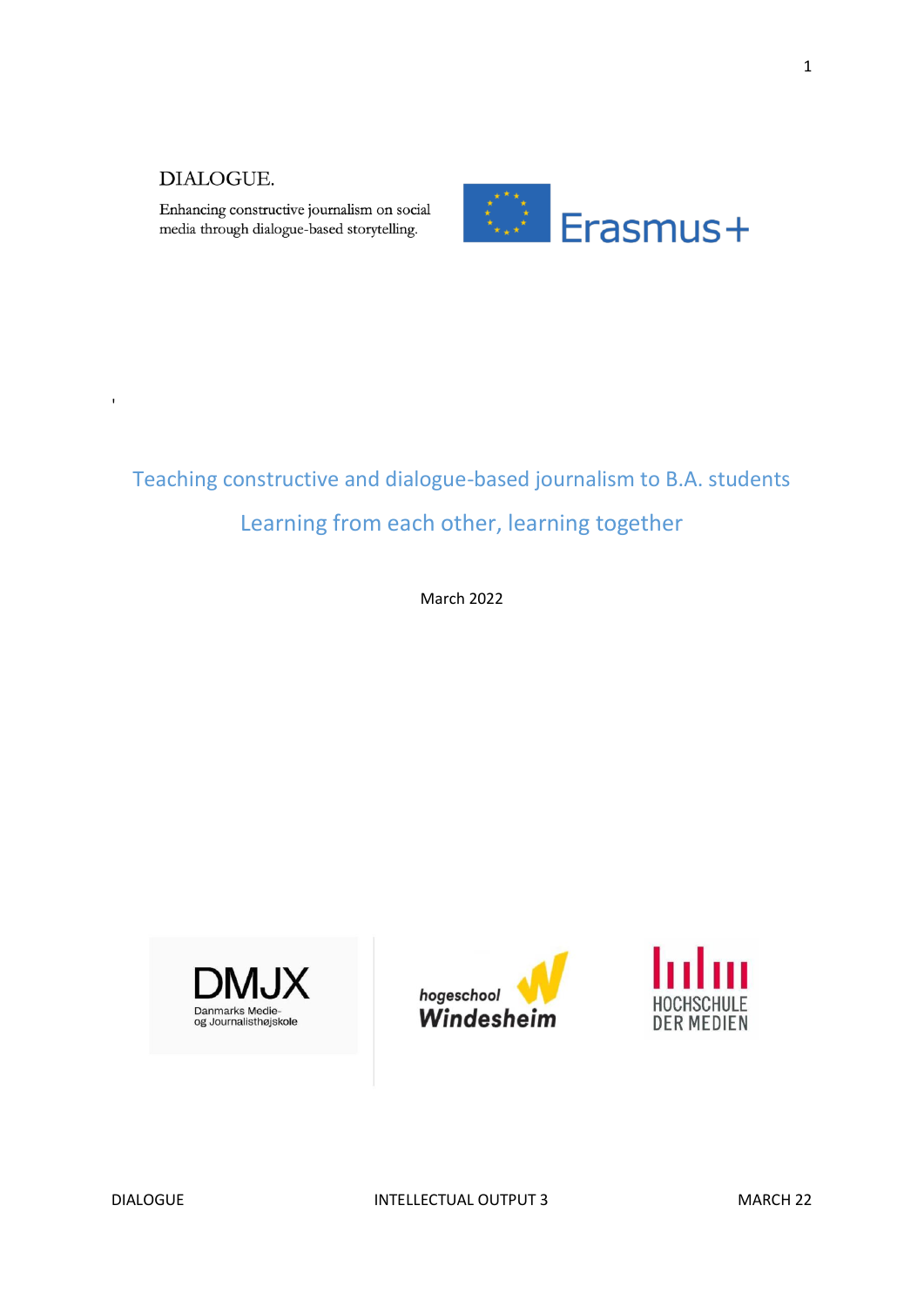# <span id="page-1-0"></span>Table of Contents

| 2.1.1. Students from HdM: Survey on constructive and dialogue-oriented methods in            |  |
|----------------------------------------------------------------------------------------------|--|
| Student's feedback from winter term 2021/2022 and summer term 2022 7                         |  |
|                                                                                              |  |
| 2.1.2. Students from DMJX: Survey on constructive and dialogue-oriented methods in           |  |
|                                                                                              |  |
|                                                                                              |  |
| Conclusions from second and third survey: During and after internships10                     |  |
|                                                                                              |  |
|                                                                                              |  |
| 2.1.3. Students from Windesheim: Survey on constructive and dialogue-oriented methods in     |  |
|                                                                                              |  |
|                                                                                              |  |
|                                                                                              |  |
| Media perspectives on skills and competencies from the point of view of three Danish editors |  |
|                                                                                              |  |
| Media perspectives on skills and competencies from the point of view of two German           |  |
|                                                                                              |  |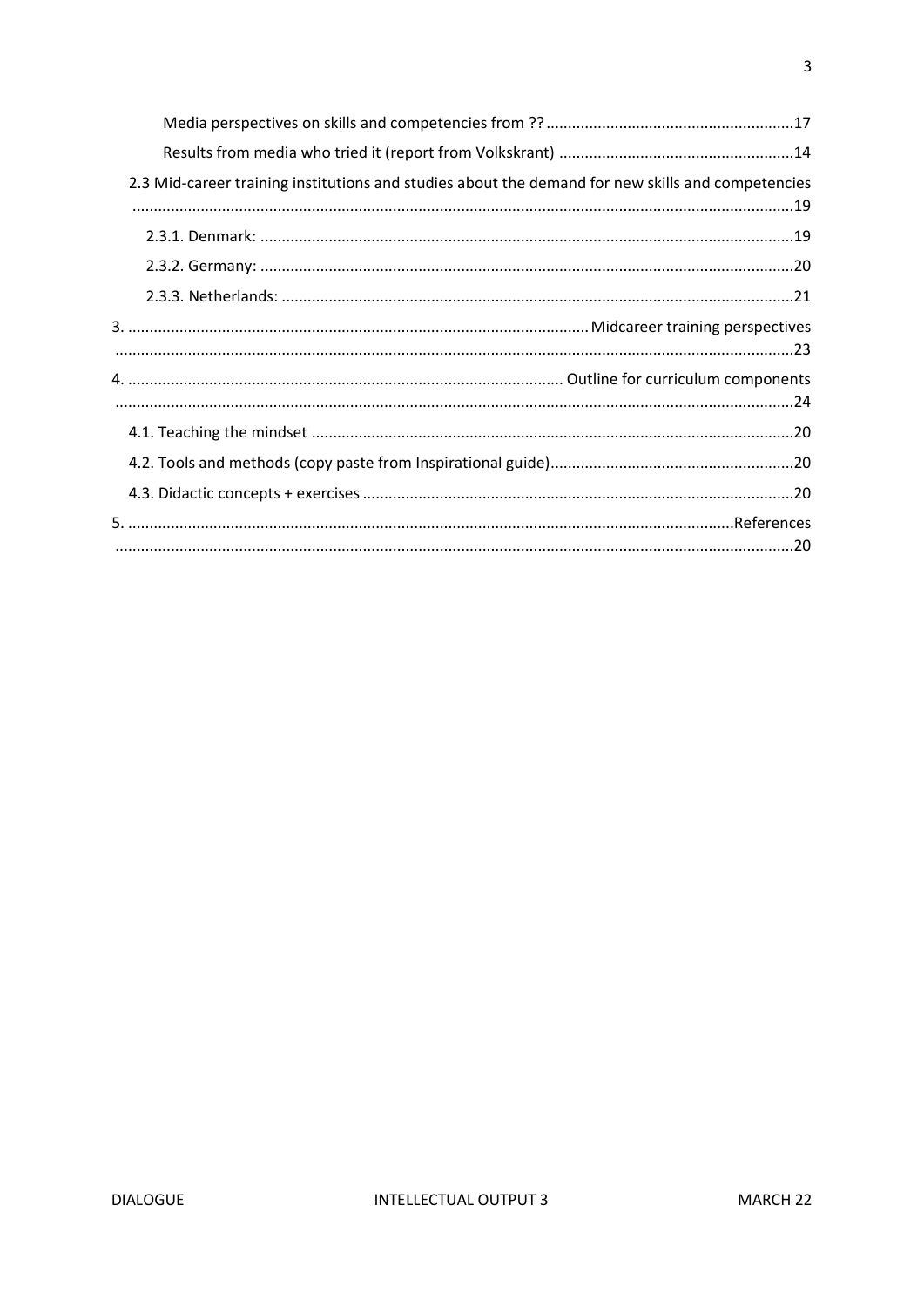# <span id="page-3-0"></span>1. Introduction

DIALOGUE is a three-year Erasmus+ project, a strategic partnership of DMJX in Aarhus (Denmark), Windesheim University of Applied Sciences in Zwolle (Netherlands) and Stuttgart Media University (Germany). It is designated to develop curricula for teaching constructive and dialogue-based journalism as well as audience development and engagement to students and professionals. It was launched in October 2019 and is led by DMJX.

In the first Intellectual Output (2020) we – the project partners – endeavoured to synthesize research and best-practice examples on our topics and translate this knowledge into prototype curriculum modules and didactic concepts for teaching students on B.A. level.

In the second Intellectual Output published after the project's second year, we improved and tested our modules and concepts and arranged them as building-blocks components in journalism education. These building blocks served as the backbone to an online Inspirational Guide on Dialogue journalism for teachers, which we are finalizing June 2022.

In the second Intellectual Output we also had a first look at job and market perspectives for Audience Development, Dialogue-Based Journalism and Constructive Journalism as permanent components in journalism education in Europe.

With this third Intellectual Output we aim to go deeper into the need for new skills and competencies among journalists and in the media houses and we include an outline for prototype curricula components and didactic concepts.

## <span id="page-3-1"></span>1.1 Project partners

The **Danish School of Media and Journalism** (Danmarks Medie- og Journalisthøjskole, DMJX) is a higher education institution focused on journalism, communication and design. The school offers both 4-year courses at BA-level and midcareer training programmes at various lengths. We have worked with dialogue-based journalism since 2014 as a vital part of constructive journalism and we have close ties to Constructive Institute founded by Ulrik Haagerup. Annette Holm has spent her past year as a fellow at Constructive Institute. As our students are familiar with focusing on solutions and covering nuances from their first semesters, our advanced 20 ECTS course on dialogue-based journalism concentrates on promoting a democratic conversation. We think that dialogue is characterized by parties seeking mutual understanding. Dialogue-based journalism operates in the same field as engagement journalism, civic journalism, participatory journalism and affiliated conversational approaches.

**Windesheim University of Applied Sciences** (Hogeschool Windesheim) has embraced constructive journalism since 2016 as an intellectual and practical guideline for designing the curriculum of the department of journalism. In the first two years, Cathrine Gyldensted, one of the initiators of this

DIALOGUE **INTELLECTUAL OUTPUT 3** MARCH 22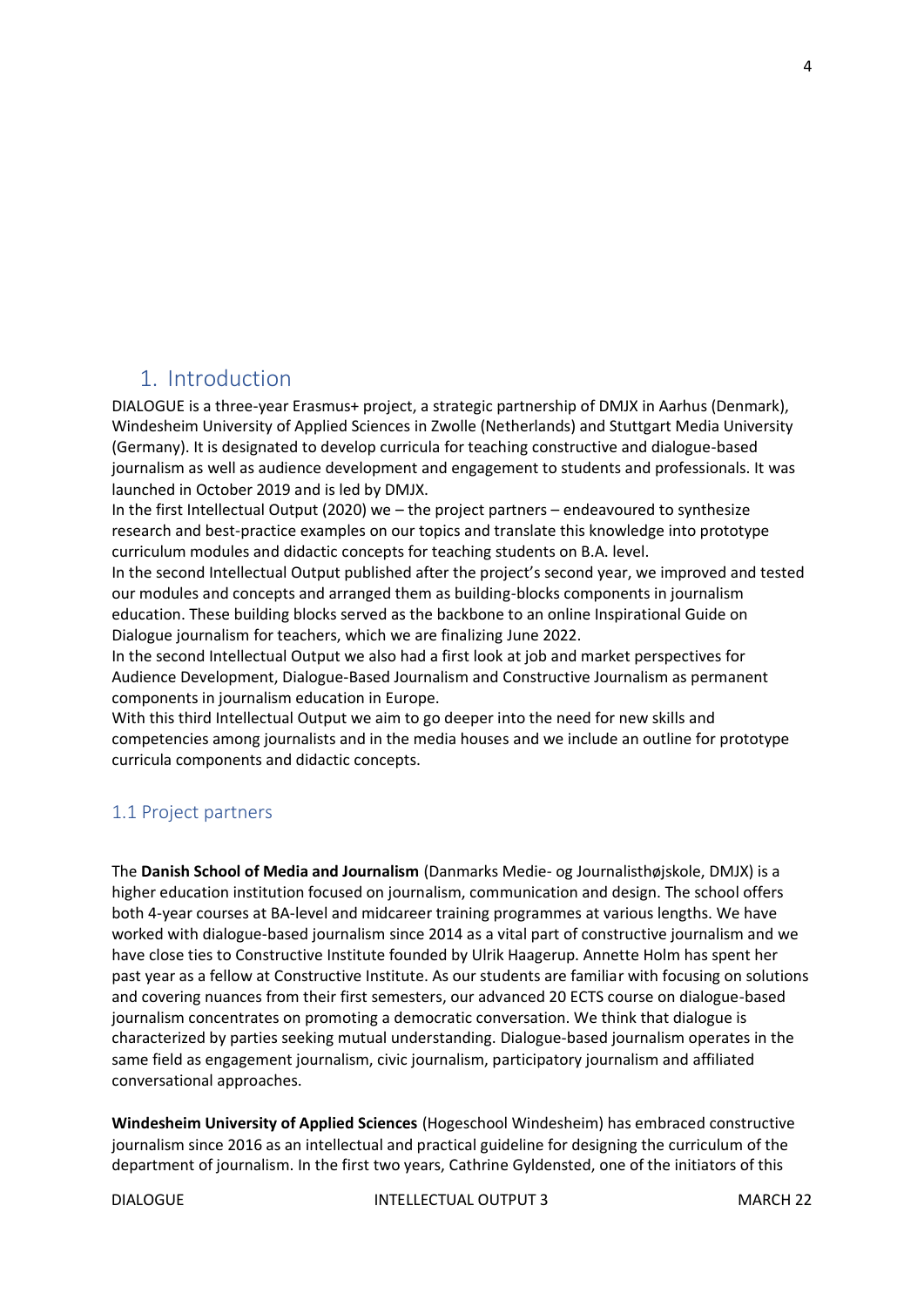movement, has trained students as well as teachers in the theory and the practical implications of constructive journalism. She has advised a task force of the institute on how to incorporate constructive journalism into the education programme. In 2017, our Media Research Centre was strengthened with a research group called Constructive Journalism. Liesbeth Hermans was assigned as professor to further develop theoretical conceptualization and to substantiate the principles of constructive journalism with empirical research (Hermans & Drok 2018; Hermans & Gyldensted 2017; Hermans & Prins 2020). Using the public oriented approach is in line with the tradition of the Media Research Centre, where Professor Nico Drok (Media & Civil Society) has been conducting research on civic journalism for almost a decade. The public oriented approach attaches much value to social responsibility and incorporates a more engaged form of journalism in which journalists understand, connect and collaborate with their public (Bro 2019; Hermans & Drok 2018). Today, Windesheim offers a 25 ECTS major BA course in Public Oriented Journalism.

**Stuttgart Media University** (Hochschule der Medien, HdM) is a university of applied science dedicated to all trades of the media business. It offers a bachelor programme on Journalism & Public Relations with a combination of hands-on training in multimedia productions and lectures on the science of communication. Part of this curriculum is an international minor programme on Journalism & Communication Management. In this programme, where German students of journalism and public relations collaborate with incoming international students, constructive and dialogue-based journalism is taught in a mandatory 8 ECTS course. Students publish content in cooperation with media partners.

#### <span id="page-4-0"></span>1.2 Shared understanding and terminology

The three universities have come together for this project because we share an understanding of the current difficult state of journalism and have coinciding ideas on how to improve the situation. (See IO1 and IO2).

Constructive Journalism is the common ground of the three overlapping approaches in this project. Specifically, it focuses on the importance of facilitating and engaging dialogue by including the voices of the audience. It can be seen as an important elaboration of one of the principles of constructive journalism and ties in with the third pillar in Figure 1.



Figure 1: Source: Constructive Institute

I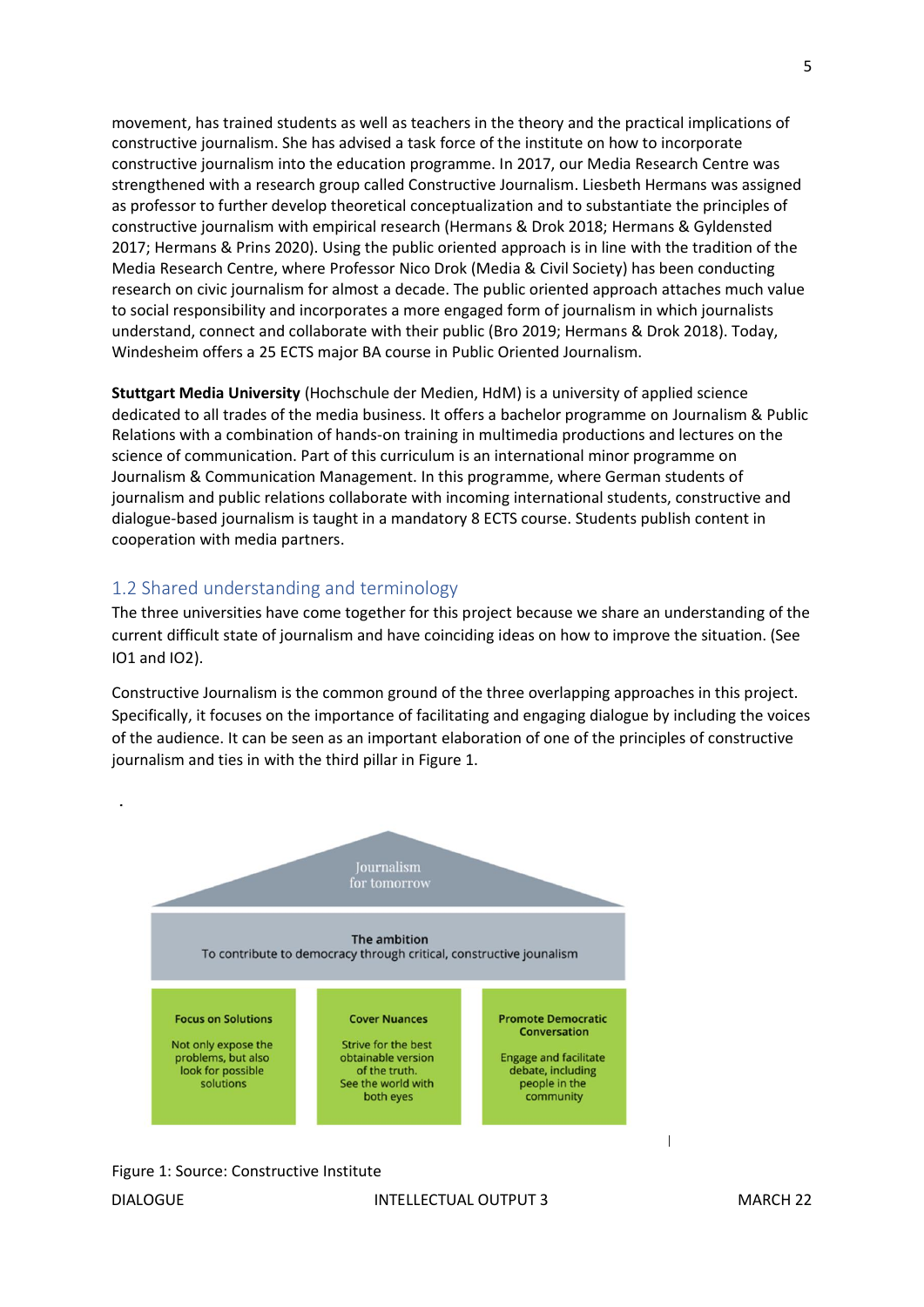We treat the fostering of dialogue as one of the important tenets to engage audiences. The most important step in teaching this is creating the right mindset: getting used to and accepting the journalistic role of taking the audience into account by 1) listening to and communicating with the audience to get inspiration for journalistic productions and 2) facilitate and stimulate the democratic debate in and between different layers of society.

By doing so, journalism wants to empower and engage citizens to overcome feelings of hopelessness and of alienation from society.

A constructive approach is an addition and hopefully an improvement to the traditional ways of practicing journalism, not a total reform. Our constructive approach to journalism underlines traditional standards of reporting but questions them when they result in an unreal and one-sided picture of the world. Constructive Journalism stresses the importance of including other more hopeful and inspiring perspectives, including context with different perspectives for nuanced reporting and engaging in and facilitating an open dialogue.

In that respect our common understanding is to some extend aligned with the recommendations from the report "Styrk demokratiet" (Strengthen democracy, 2021), in which local politicians in Aarhus, DK, set up an act tank to find ways to sustain and strengthen local democracy.

As a starting point for the democracy project a researcher from DMJX made a quantitative and qualitative survey asking the citizens how they looked at and participated in the local democracy. Generally, the citizens wanted to get involved in political decisions and they had several ideas about how to make involvement better and easier. Even though the report is made for the city council the recommendations match to a high degree the shared understanding from the Dialogue project.

Especially the marked recommendations are aligned with the focal points of this project.

1 Speak and write in an understandable way

#### **2 Be responsible for the debate on social media**

3 Strengthen local media

4 Give citizens more direct access to the city council

#### **5 Meet the people where they are**

#### **6 Listen to all people**

#### **7 Reach out to make all people get heard**

- 8 Let volunteers be volunteers
- 9 Remember that local democracy needs physical meeting places
- 10 Motivate more people to become volunteers
- 11 Strengthen local party associations

#### **12 Open for new communities**

Apart from the fact that citizens want to be involved in political decisions, the report concluded that the media play an important role as role models. Media should support respectful intercourse the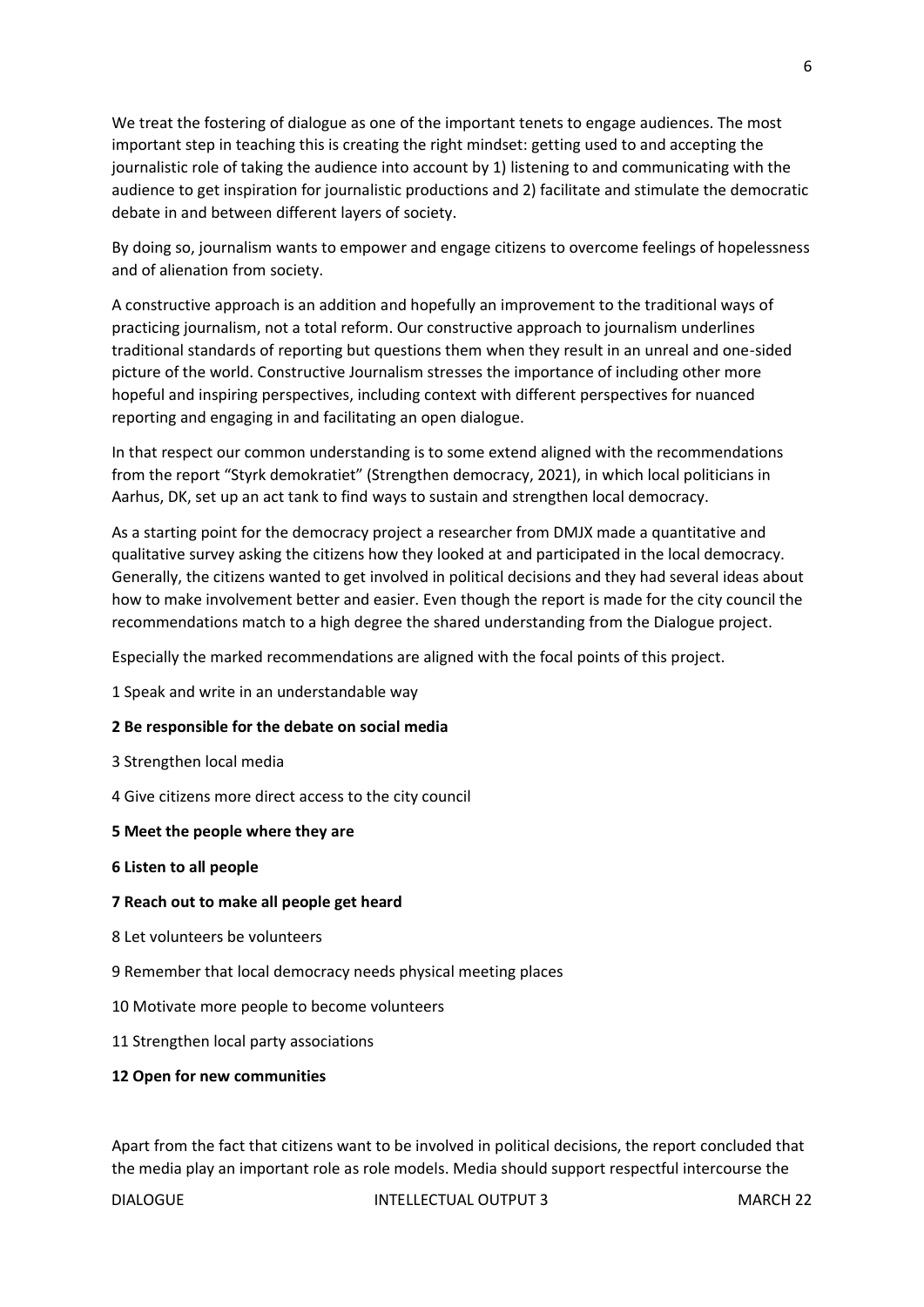good form on social media and generally reduce the focus on conflicts, as people are interested in nuances and context This is also an obligation for journalism educators according to the report.

# <span id="page-6-0"></span>2. Analysis of need for new skills and competences

When we wrote the application for this project almost three years ago, we were not aware of how huge a task we set ourselves in IO3. With the time and the working hours available for this project it is not realistic to hand in a solid and comprehensive analysis of the need for new skills and competencies in the media houses and among working journalists regarding constructive and dialogue-based journalism in The Netherlands, Germany and Denmark. That would by itself be a major project, also because of the fact that the penetration and the implementation of these journalistic approaches may differ from country to country.

In order to carry out the mission we have used the possibilities at hand. We have asked our students about their experiences from internships to get an idea about the prevalence and application of constructive and dialogue-based journalism.

We have also detected needed skills and mindsets from the journalists and editors, we have interviewed to our Inspirational Guide. Finally, we have asked representatives from mid-career training institutions about the demand for new competencies in this field and looked into studies to find out how broad the need for new skills and competencies is.

Put together the perspectives from students, media houses, mid-career training institutions and studies may give some indications about the need for new skills and competencies in this kind of journalism.

#### <span id="page-6-1"></span>2.1. Student perspectives

<span id="page-6-2"></span>2.1.1. Students from HdM: Survey on constructive and dialogue-oriented methods in internships

#### <span id="page-6-3"></span>*Student's feedback from winter term 2021/2022 and summer term 2022*

The intention of the survey is to gain insights into whether students have had any contact with constructive and dialogue-oriented journalism in their internships, and thereby to draw conclusions about the prevalence of constructive and dialogue-oriented practices in the field in Germany.

Participants of the survey are attendees of the course "International Content Production" in the sixth semester at the Stuttgart Media University, who are journalism, communications and digital media students with a German or international background.

The survey is composed of three questions with free text field (answer required). The survey was conducted twice by using the free tool my.survio.com. On October 15, 2021 we collected 17 answers. Two people indicated that they never had an internship before. As a conclusion, there are 15 students giving feedback on their work experience from winter term.

In the second survey conducted on March 18, 2022, we asked one additional question regarding the professional background of the students. We collected 14 answers, out of which ten people come from the field of communication sciences and only four from journalism.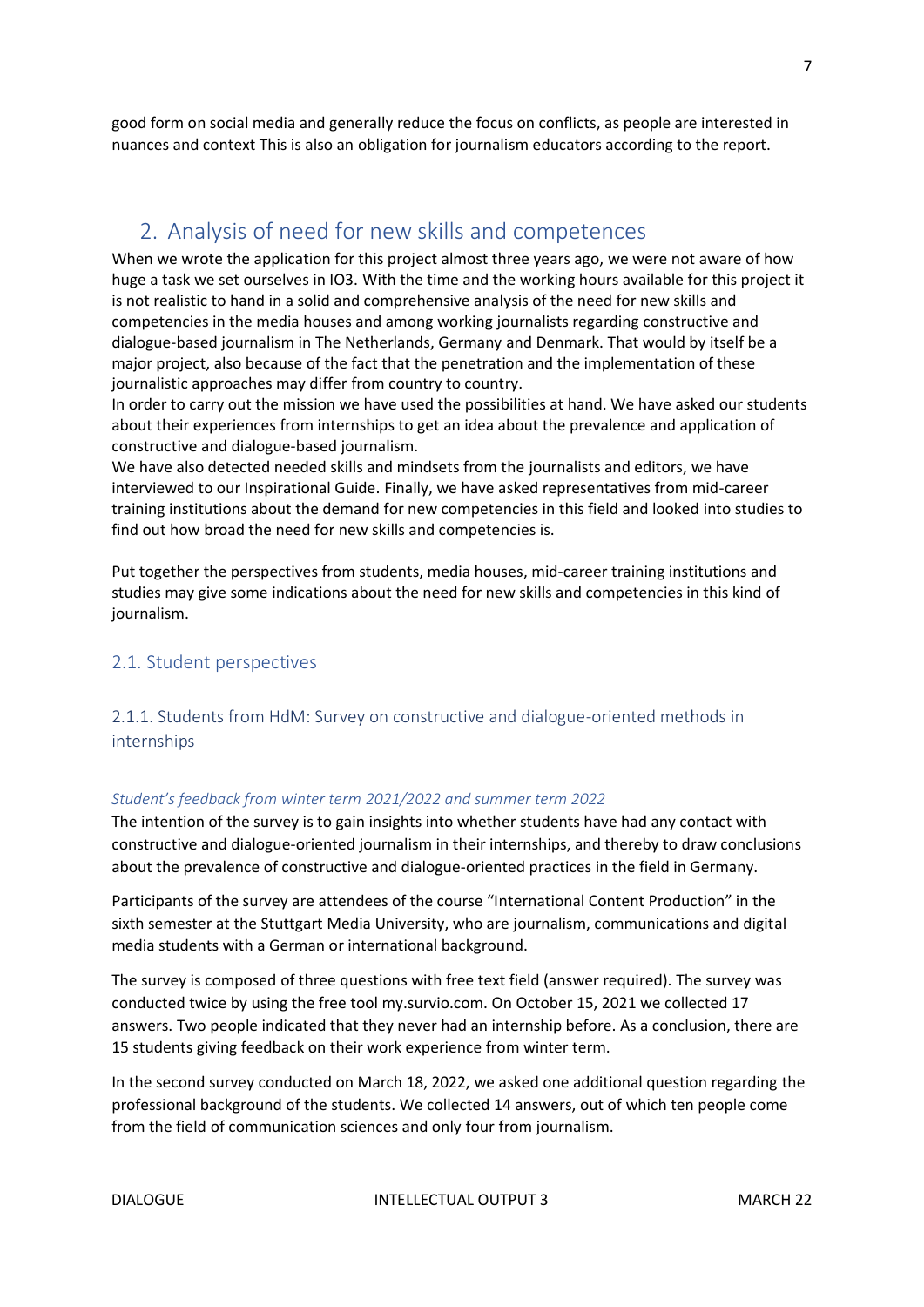Since the questions remained unchanged, both surveys are summarized below. So we have a total of 29 people evaluating their impressions from the internship.

#### <span id="page-7-0"></span>*Results*

1<sup>st</sup> question: Did you come into contact with approaches of constructive journalism during your internship and if so, to what extent?

A significant majority of 26 out of 29 people answered didn't have any experience with elements of constructive journalism in their internships, which suggests that the approaches are not yet widespread in editorial and communications departments. How she experiences the current status of reporting is described by one student as follows: "I don't think there were real approaches, the team and I tried to, but at the end we still emphasized the negative. Although, during an internship at my local national TV news media, they did cut the sensationalism from their reporters".

Only three people did experience constructive elements of journalism in their internships. One of them indicated: "In our fact checking organization we aimed all of our content to be similar to constructive journalism approach". Another criticized that the approach had not received the attention it needed: "I wrote a few articles on rather positive topics. However, these did not get the same space as reports from court".

2<sup>nd</sup> question: Did you engage in dialogue with the audience (readers, followers et cetera) of your medium during your internship, and if so, to what extent?

For 16 out of 29 people answered, dialogue with the audience didn't happen during their internship. 13 students – which is almost the half of respondents – had a basic experience in dialogue with the audience of their organization. They came in contact with dialogic elements mainly in the areas of customer service and community management in social media. Mentionable quotes are: "I was able to read and analyse the user comments on Instagram" – "Only commenting on the Instagram channel and on Google reviews" – "We answered a lot of comments on social media" – "I did parts of the customer service" – "I answered some reader's e-Mails when they had questions about an article". Only one person explicitly mentions that dialogue events was part of their work. Another person describes her task as asking for the audience's perspective and bringing it to the newsroom: "I talked about the content and editorial of the TV news media with other people to explain certain stuff that was criticised, as well as taking their perspective into understanding".

3<sup>rd</sup> question: What do you think: Are the editorial staff aware of the existence and possibilities of constructive and dialogue-oriented journalism and how important is it in their work?

A minority of 12 out of 29 students don't think that editorial staff is aware of the existence and possibilities of constructive and dialogue-oriented journalism. Mentionable quotes are: "I don't think that many editors are aware of the possibilities of constructive journalism" – "I think constructive journalism isn't as present as it could or should be". Two students agree that journalists need to adapt their methods to be future-proof: "It's not that important just now but it will become more important for the journalists to secure their future" – "I don't think that a lot of people are aware of the topic as it's just coming up now. I'm sure that it'll get more and more attention in the next years and therefore gets important for every journalist who also wants to be taken as a serious journalist". One student describes why he has experienced that dialog is not desired: "It seemed as if dialogue was too bothersome to engage with the audience".

A majority of 17 students think that constructive and dialogue-oriented elements play an important role in current journalism work. Here are their reasons: "I think so, yes. It might take effort to

DIALOGUE **INTELLECTUAL OUTPUT 3** MARCH 22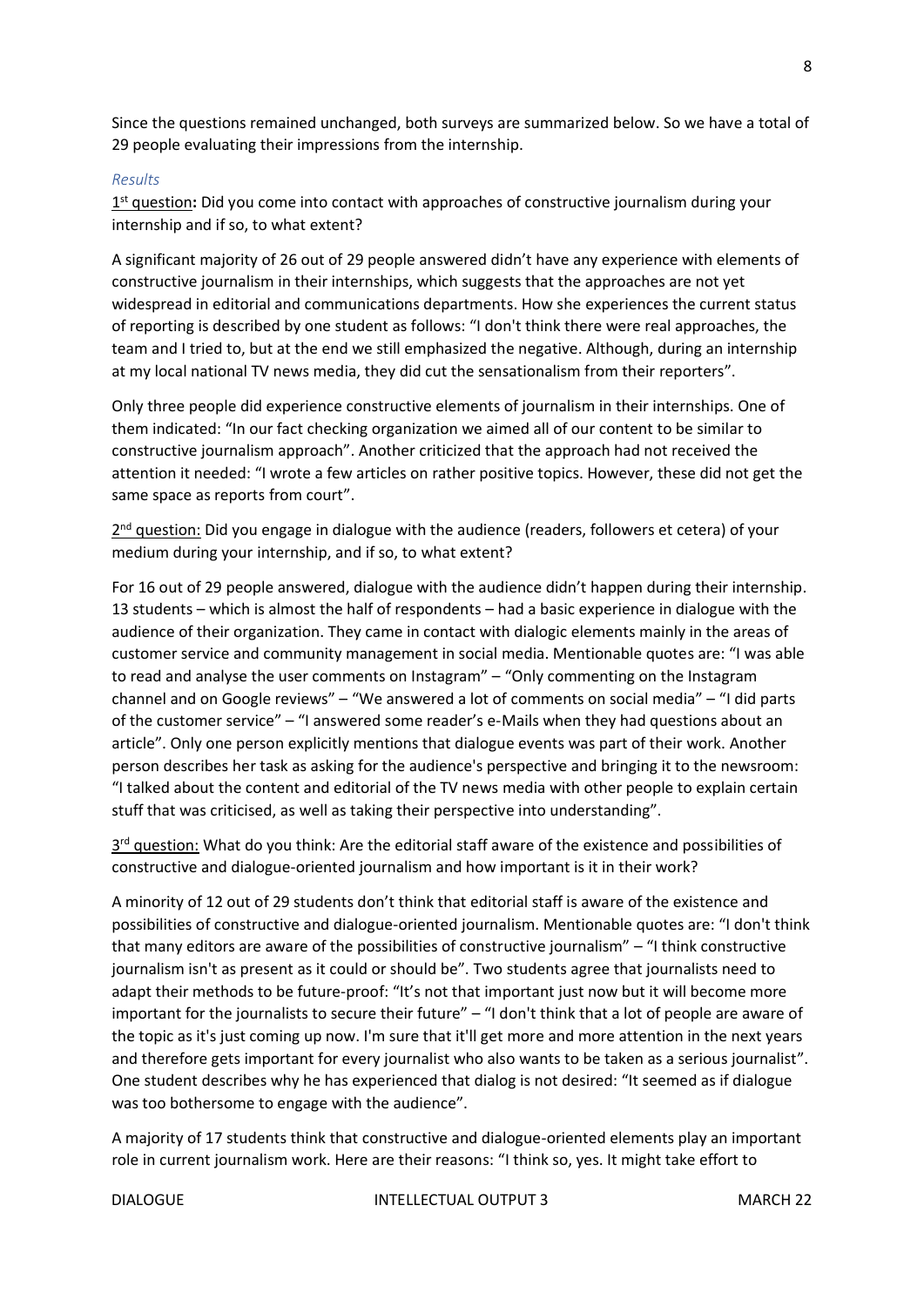include new trends in their work, therefore I guess it´s going to take time until it will be seen more often" – "It is important because like that they could have a good relationship to the audience and they are getting familiar in this way" – "They think about what interests their audience" – Very important as everyone should feel like their voice is heard" – "Editorial Staff should and are most likely always aware of the possibilities of constructive and dialogue-oriented journalism. When editors have to adapt to constant criticism from audiences regarding credibility, an editor's job becomes even more important because then they have to ensure they don't put out the audience may find misleading".

Two statements in particular regarding the utilized potential of dialogue-oriented journalism stand out. The thing they have in common is that the students have experienced that journalists are aware of dialogic methods but use them insufficiently: "I think they are aware of the existence but they don't use it the best" – "I think some of them are but the journalists I encountered seemed like they have a way of doing their work that they are not questioning. Especially local newspapers seemed to be very traditional and not really open for constructive and dialogue-oriented journalism".

#### <span id="page-8-0"></span>*Conclusion*

Students witnessed significantly more approaches to dialogue with the audience than constructive methods in their internships. Most dialogue between organizations and audiences seems to take place on social media. The most relevant role for this seems to be the Community Manager position that was mentioned often. Four students explicitly held this role or name this as their main task during the internship. Only two students out of 29 have experienced that media actively search for dialogue with the audience, for example at specially organized events, or that the opinion of the users is actively requested in order to take it up in the editorial process.

Just about half of the respondents believe that constructive and dialogue-oriented elements are highly valued in the work journalists and media professionals. A slight minority sees these methods either not yet represented or only just emerging. It can be said that the question of how far constructive and dialogue-oriented elements are represented in editorial offices and media outlets cannot be answered unequivocally. It seems to depend strongly on the organization. Social media seems to be an easy way to start a low-barrier dialogue, but the students also emphasize that this must also be intended by the editors in order for the dialogue to work. Some students do not yet see this as a given.

<span id="page-8-1"></span>2.1.2. Students from DMJX: Survey on constructive and dialogue-oriented methods in internships

#### <span id="page-8-2"></span>*Student's feedback from internship autumn 2020 – spring 2022*

Participants in the survey are attendees of the course "Dialogue-based journalism" in the fourth semester at DMJX. During the 4<sup>th</sup> semester at DMJX the students apply for their internships. The internships last from 12 to 18 months.

DIALOGUE **INTELLECTUAL OUTPUT 3** MARCH 22 In the autumn of 2020, we decided to survey the students who participated in the course in Dialogue Based Journalism during their  $4<sup>th</sup>$  semester right after they signed the contract for their internships. The goal was to get a sense of how valuable the methods and mindset of dialogue-based journalism had been when applying for their first job as a journalist. Did the students even mention it, and if so, how was the reaction from the media? And did the students at that time expect to use the methods and mindset of dialogue based and constructive journalism in their internships?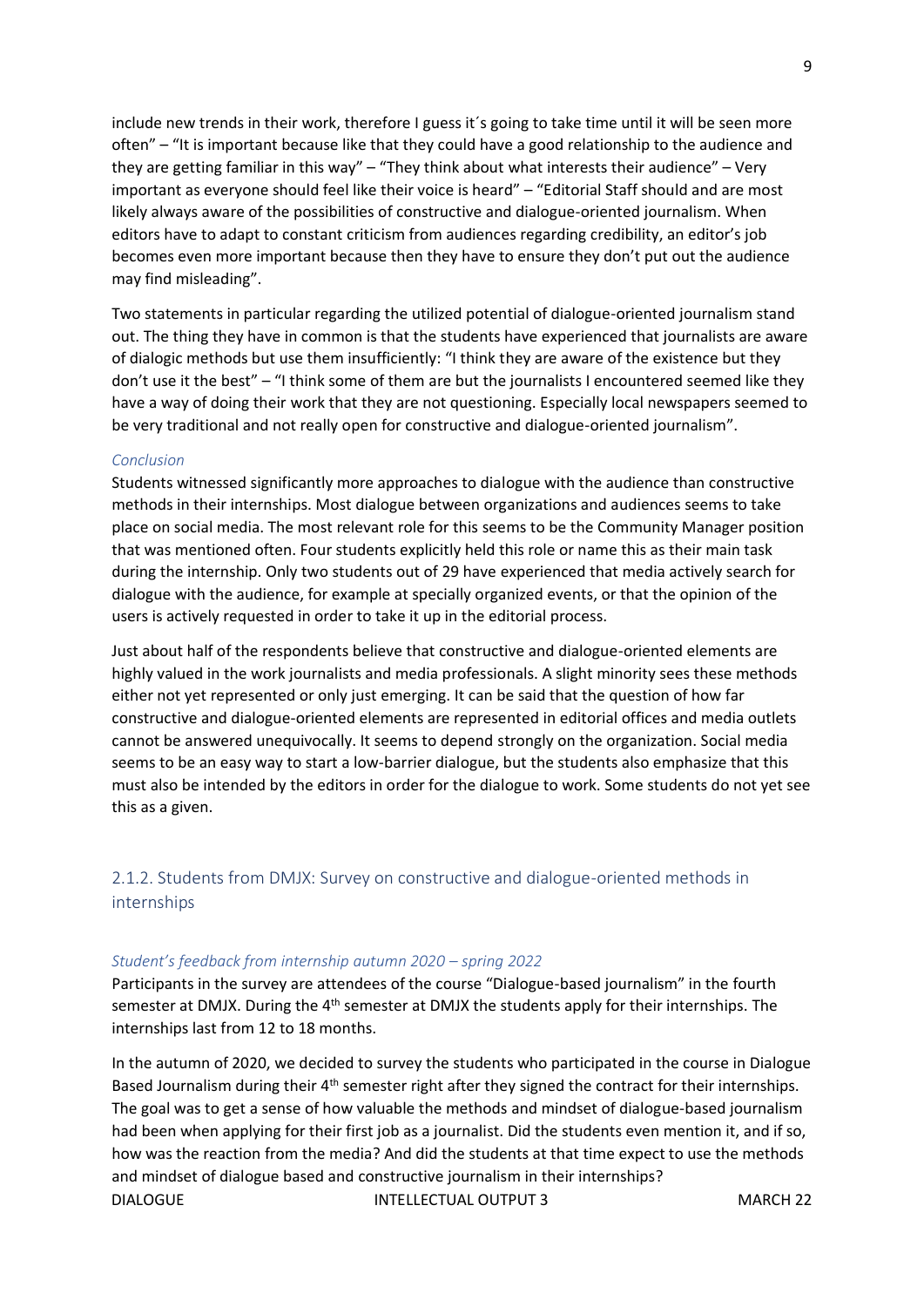The design of the survey has been to survey them three times: before they start their internships, after 6 months internships after internship, when they returned to school, which they did February 2022.

The entire class of 29 students answered the survey in autumn of 2020, but less than one third of class answered the two last questions. It doesn´t make sense to conclude anything on behalf of the entire class, therefore we look at the answers as strictly qualitative.

#### <span id="page-9-0"></span>*Results from the first survey: Before starting internships*

Out of 29 students, 24 students mentioned dialogue-based journalism when applying for internships, either in interviews with media, applications or portfolio websites. The students mention different kind of skills, they gained from the course, with the most common being:

- Moderating the debate on social media
- Involving and engaging the audience through social media channels
- Involving the target group, to whom you are producing the journalism for

The majority answers, when they had talked about it in the interviews, the response was positive:

*"It was received extremely well. They think it would be a huge plus if I had knowledge of just constructive and dialogue-based journalism. [A specific reginal newspaper] in particular was impressed, and they also ended up offering me a place right after the interview"*

*"They thought it was really good that the school was thinking along those lines"*

Even though we didn´t ask for it in the survey, students mentioned several media by name, who had responded very positively to the concept of dialogue-based journalism. And there is no obvious pattern in the kinds of media, but some indications that regional and local media responded more positively towards the ideas of dialogue-based journalism, than the big national ones, as this student answer indicated:

*"When I was at an interview at a national newspaper, I could feel that they knew less about dialogue-based journalism than with radio and regional media."*

#### <span id="page-9-1"></span>*Results from second and third survey: During and after internships*

The second and third survey both examine how the methods and mindset of dialogue-based journalism have survived meeting the real world in news production and day to day journalism. A total of eleven students answers the two surveys, some only one of them, some both. But since both surveys have the same aim and a lot of the same patterns; we sum up the conclusions in the same section.

But first, a little perspective on how much they have used the methods. Out of the eight students, who answered the survey after six months internship, only two said they didn't use the method or mindset at all since the beginning of their internship. One of them explains it with time being an issue, and the other one the type of media production.

And for the eight students who answered after finalizing their internships, four had consciously used the methods every month. One had used it every week.

It is obvious that, the students, who answered, all wanted to apply the methods in their daily work, but that they only did so to a limited extent. The biggest obstacles here being lack of time, and the media's lack of knowledge and therefore no access to help from editors and colleagues.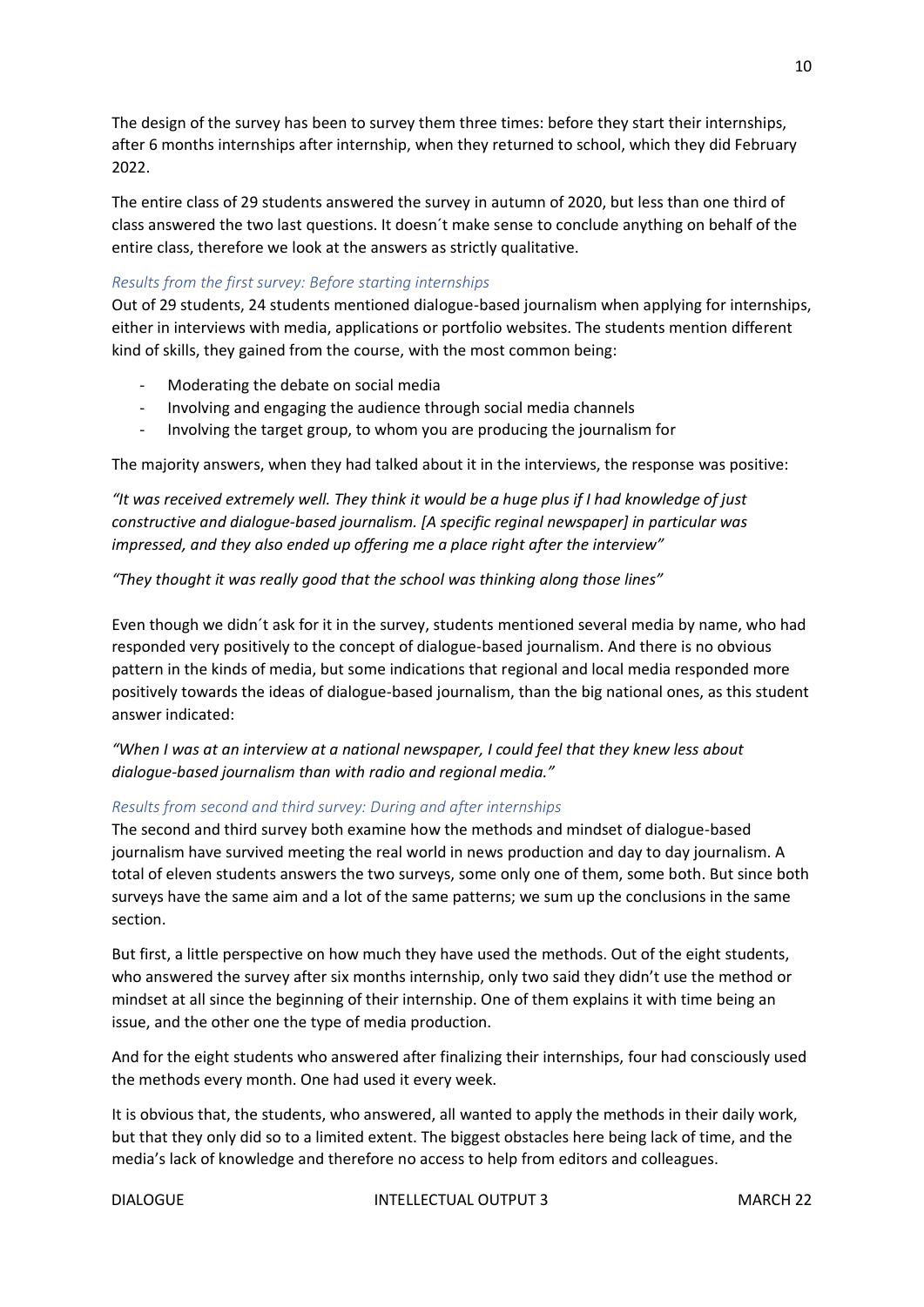It is also noticeable, that there is a difference in how the general mindset of constructive journalism was used, compared to dialogue-based journalism. The constructive focus on nuances and solutions seems easier to keep in mind in the everyday work, while involving the audience and focus of facilitating good dialogue seem much more time consuming and therefore hard to fit into daily routines.

#### <span id="page-10-0"></span>*Which skills and methods have the students used?*

Here are some quotes from the students demonstrating how they have used their skills from the DBJ course:

*"I have used it in my idea development, where I have tried to go directly to those in question and ask what is relevant to talk about. "*

*"I have adapted the involvement of sources in the work process. I think that made really good sense in relation to my internship. It has not been possible to go full on wheel of engagement - the "business as usual"-thinking still dominates too much for that on the editorial board. But I have involved our community in the development of several stories. It was a success."*

*"I can feel that I relate differently to the comment tracks on the web, where the media themselves interact. I have a much more qualified attitude to it."*

*"I feel like I'm bringing quite a lot to the table, that they do not really know about at all. And it is always great to be able to share new knowledge."*

#### <span id="page-10-1"></span>*What were the obstacles?*

As mentioned above in the introduction, time and lack of culture and due to that access to help are the main obstacles the students have met in order to do dialogue-based journalism

*"When it comes to dialogue and civic engagement, our speed and our working methods are clearly an issue for how to work with it."*

*"It is often a little more demanding - and thus takes longer. You can feel that it is something relatively new in the education, as there are many of the old ones out there, who have not tried it yet."*

*"When they posted things on Facebook, we often asked the users a question about something, but it's mostly just left at that. So, a real dialogue never really happens, which is probably connected to the fact, that there isn't time to answer everyone and get involved in the debate."*

Sometimes culture and conflict as ruling news criteria hinder working more dialogue-based:

*"It is rarely dialogue-based, and more just a debate where the fronts are drawn up in separate articles and without bridging or exchanging thoughts as such."*

*"This mindset and these movements are not really present at [the regional newspaper], so although I could probably get time and space to work more dialogue-based, I am not sure that I could get the necessary help and guidance from my colleagues."*

#### *Conclusion*

In total, these surveys give three pretty clear indications, despite the small percentage of answers. First of all, there is a will among students to make use of the methods and mindset taught in the course – all though few have found ways to incorporate this into their working rutines. Second of all, there is still a mixed landscape in the business, where some media welcome the dialoguebased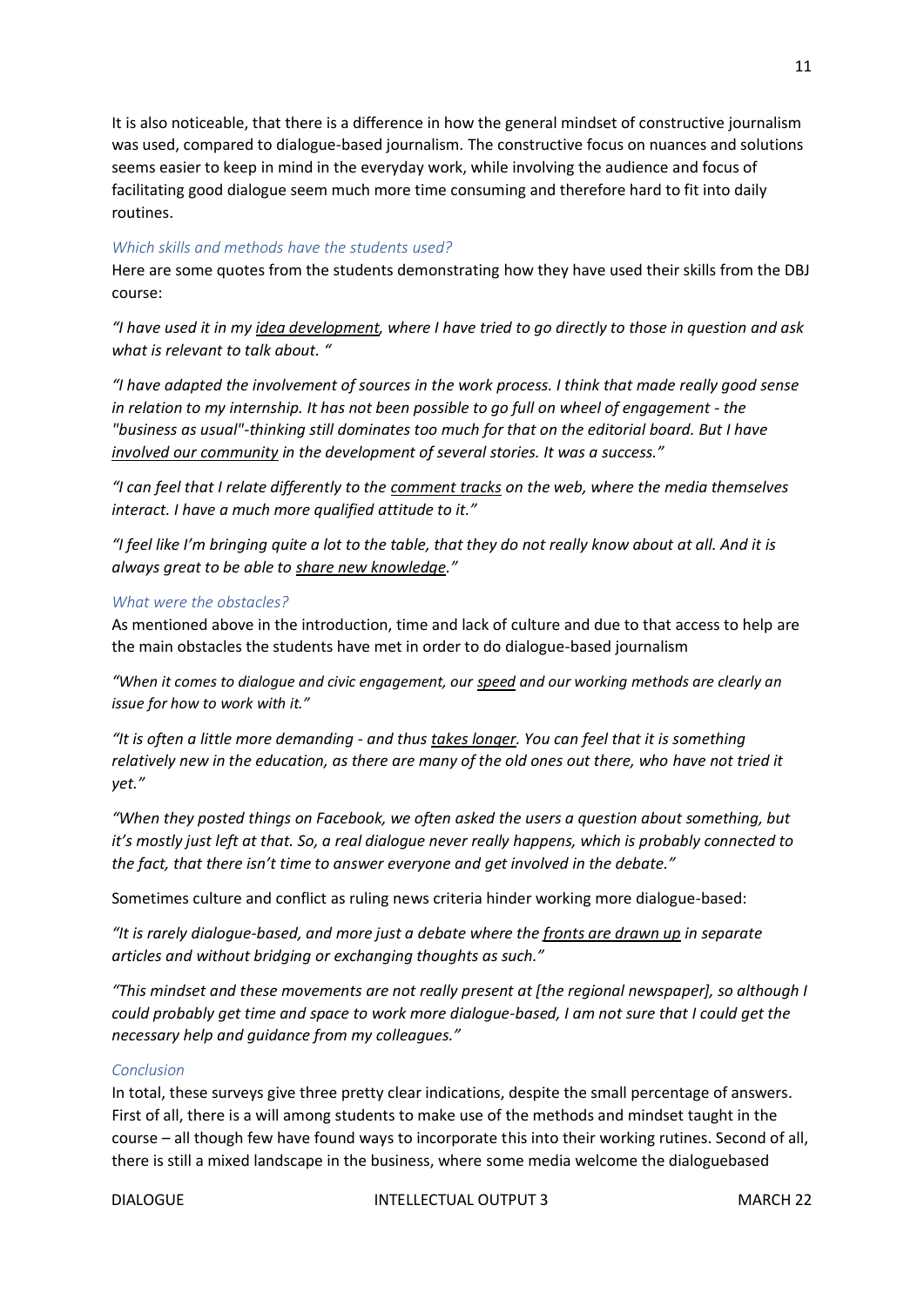approach (at least in theory), while others don't have a focus on it at all. And lastly, it is clear, that lack of time and high pace in the news and editorial rooms are perceived as obstacles to integrating a dialogue-based approach in their reporting.

<span id="page-11-0"></span>2.1.3. Students from Windesheim: Survey on constructive and dialogue-oriented methods in internships.

<span id="page-11-1"></span>*Student's feedback from internship 2021 – 2022*Most of the students that participate in the course 'Public Oriented Journalism' at Windesheim have just returned from their internship or have had other practical experience in Journalism. We asked the entrants of the second semester of the year 2012-2022 about their relevant experiences in journalistic practice to get some indication of the market perspectives for Public Oriented Journalism. The survey was carried out in class using Mentimeter, which offered the opportunity to discuss the answers with the students immediately afterwards.

Seven questions were asked of which two were open ended question. Out of 26 students 18 (69%) reported to have participated in editorial rooms. They worked with a wide range of media including newspapers, national television background programmes, national television infotainment programmes, radio programmes and online and offline magazines.

The questions below were answered by the 18 students reporting practical experience. Two thirds of these students had been in regular contact with audience members. Six of them had been in contact very little.



When asked how they had been in contact with the audience, with multiple answers possible, they gave 35 answers in total. The most given answer was: via reactions on published content (n=12) and via e-mail (n=11). Less often they mentioned online metrics (n=8) and other audience research (n=4). One of them had been in touch with the public at a meet-up. In the open answers a number of them answered that the interaction with the audience gave them ideas for stories. They also received feedback on which they could evaluate their stories. Some of them answered they received negative or even hostile reactions. For instance: *"I was in contact via social media, e-mail and telephone. I interviewed readers who shared* 

*their stories. The media company wanted to create a community to get readers involved. So, the interactions certainly influenced my work.'* Another student wrote: *"Via mails and social media. For example, we had contact with the audience everyday via WhatsApp. This helped us to find stories and showed us how are stories were evaluated."*

Only three of the students answered that the interactions with the audience hardly had an influence on the journalistic work. Most of the experienced an influence to some extent (n=9) and some experienced them as influencing quite a lot (4).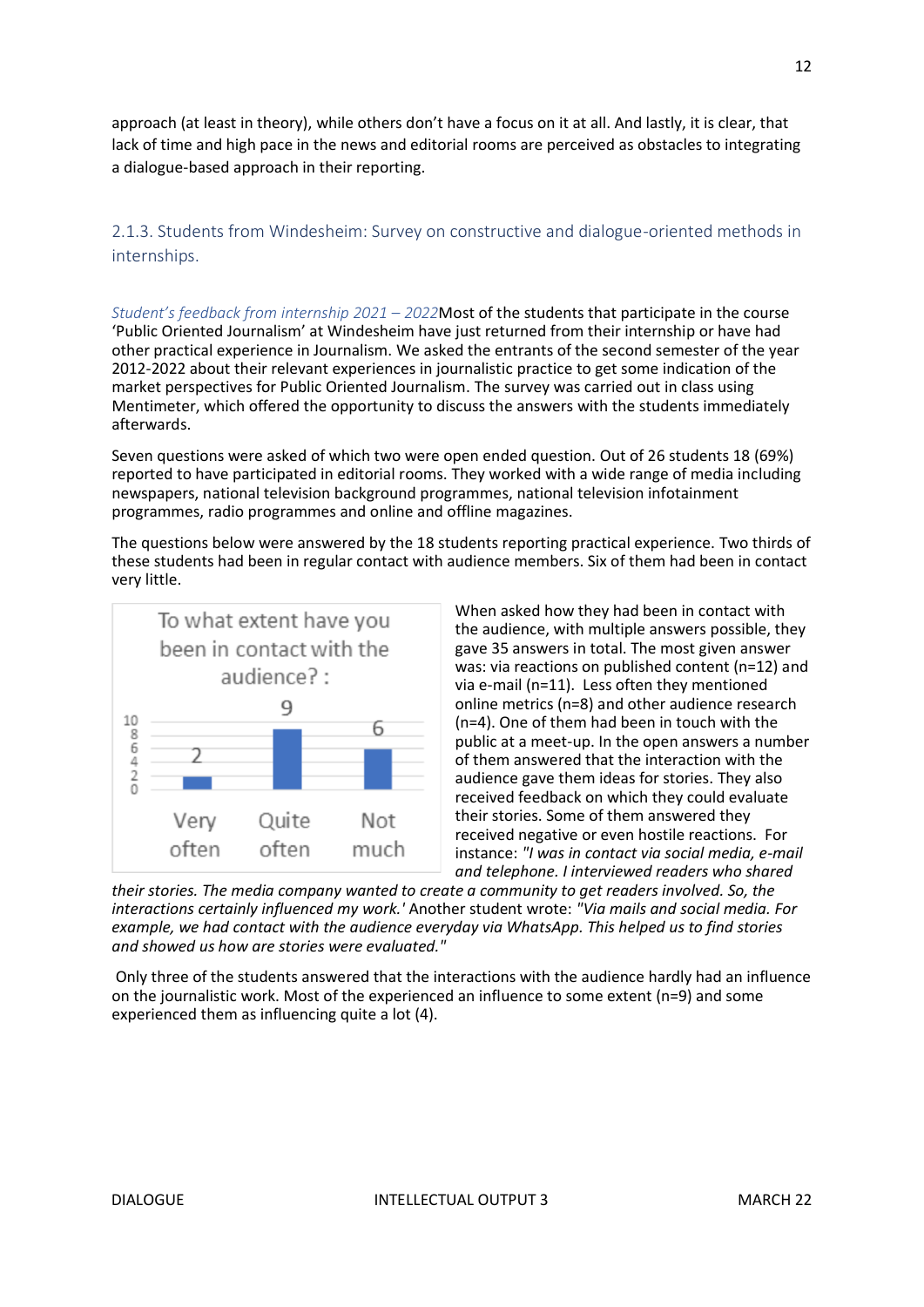Finally, when asked to what extent the editorial room worked according to the principles of constructive journalism 4 answered: 'Often'. The largest number of the answered: 'Sometimes' (n=7). A minority answered that the editorial room didn't work in a constructive way at all (n=3) or hardly did so (n=1). As a consequence of the small number of cases these results can only be considered as a first indication. We also asked an open ended question on how constructive journalism was discussed in the editorial rooms. Here the majority reported that constructive journalism was not (much) discussed. Two answered that it was discussed in a positive way and another gave a more nuanced view: *"A lot of them called it whining of the new generation, but* 



*there are also a lot of younger reporters most of whom feel more positive about it.*

#### *Conclusion*

This survey amongst the participating students at Windesheim clearly indicates that audience interactions are quite common in the journalistic work they carried out in practice. They used a wide variety of methods and the majority experienced and impact of audience interactions on their work. The majority of the interactions took place in a digital form but dialogue in real life was also mentioned a number of times. The results also indicate that they recognize constructive practices being used in professional journalism, but only in a minority of the editorial rooms constructive journalism is discussed explicitly and positively.

#### 2.1.4. Overall conclusion

The surveys indicate some national differences in the application of dialogue- and constructive methods.

Students from Windesheim and Stuttgart report about dialogue and audience interactions as quite commonly used, especially in digital forms, while students from DMJX in Aarhus report about a very mixed media landscape, with lack of time, high pace and lack of professional DBJ-knowledge being obstacles for audience interactions.

Just about half of the respondents from Stuttgart believe that constructive and dialogue-oriented elements are highly valued in the work of journalists and media professionals. The results from the Windesheim survey indicate that students recognize constructive practices being used in professional journalism, but only in a minority of the editorial rooms constructive journalism is discussed explicitly and positively.

#### <span id="page-12-0"></span>2.2 Media perspectives

For this part of the Intellectual Output, we have interviewed journalists and editors from bestpractice media, that in different ways are working with dialogue-based and constructive journalism. We have asked them which new skills and competencies are needed to do a good job from their point of view.

Some of them see a new mindset for journalists as a crucial factor, where people are seen not as sources but as resources and emphasize that journalist and editors should climb down from the top of the tree and realize that they don't know everything and collaborate with audiences to learn from them.

Others stress the need for specific skills. Below we have gathered examples of the need for new mindset and the need for some of the specific competencies mentioned.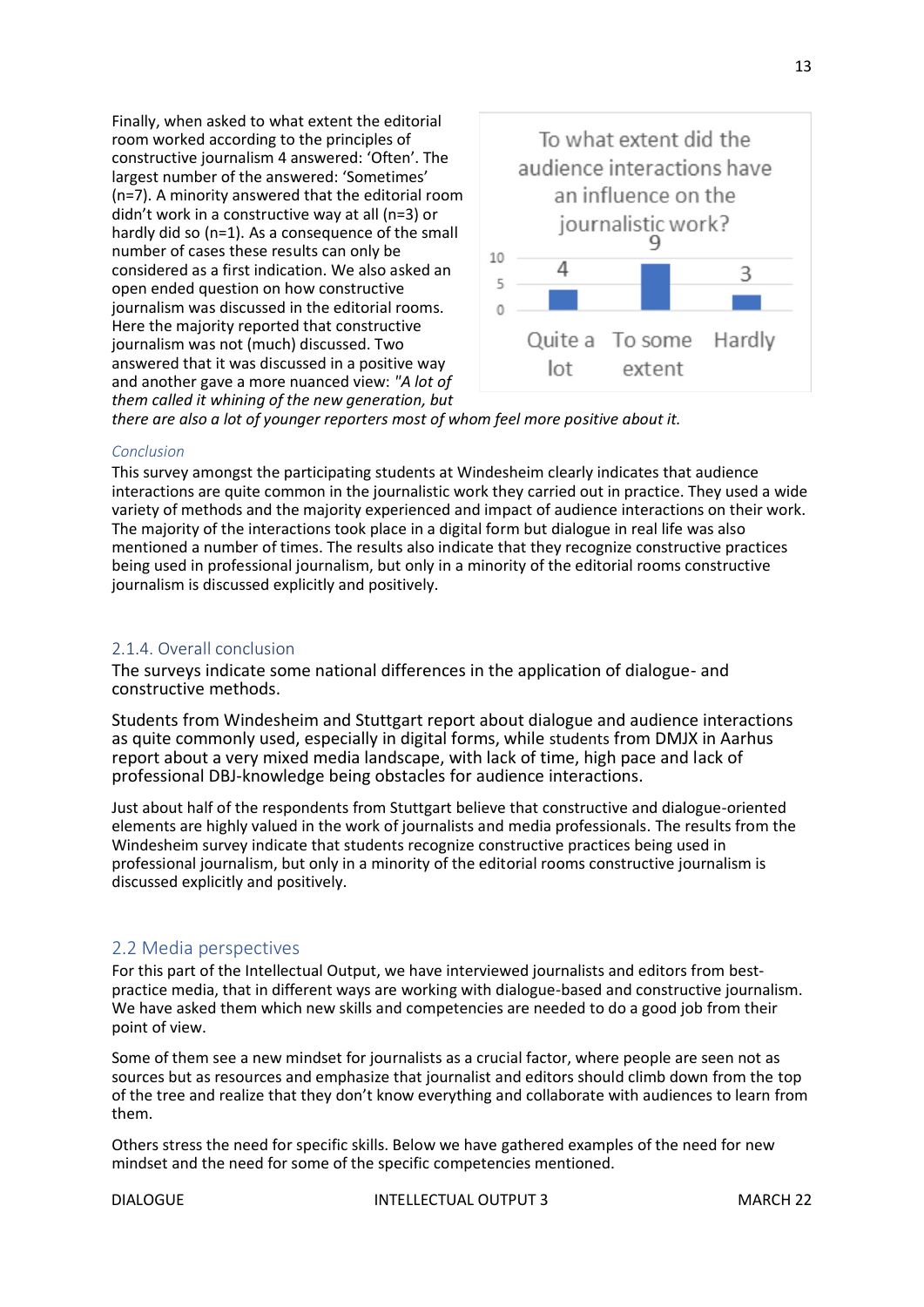#### <span id="page-13-0"></span>2.2.1. Denmark

#### <span id="page-13-1"></span>*Media perspectives on skills and competencies from the point of view of three Danish editors*

**Tobias Heede Niebuhr is a managing editor at Aarhus Stiftstidende**, a 230 years old regional newspaper. Tobias has been involved in developing a strategy on how to use Facebook better and has learned a new approach to input from citizens.

At first, the paper pushed content to social media, today Facebook is more regarded as a huge focus group, where you can find out what people from Aarhus are talking about and what they don't know and would like to know. "Instead of pushing content to them we pass a microphone to them and ask what they don't understand", Tobias explains and emphasizes the change in mindset that also made the paper reframe a central question: "Two years ago, we asked ourselves how we could make people pay for our journalism. Today we ask how we can make journalism that people are willing to pay for".

Tobias Heede Niebuhr exemplifies:" We realized that people from Aarhus wanted a place to discuss urban development in the city of Aarhus and we set up a niche site on that and experienced that people are much more nuanced and reflective in small communities. We offered a place to the quiet voices and made stories, that we wouldn´t have been aware of, hadn´t we listened to the people in the niche group."

Tobias has experienced that the input and discussions in the niche groups often resulted in new ideas and co-creation. As an example, he mentions that the newspaper asked the people at the urban development site to review new buildings in the city and afterwards vote for the most successful building. The articles were some of the most read and the people involved felt a closer connection to the newspaper.

**Inga Vind, executive director for TV2 Østjylland**, a regional TV station, echoes the same point about moving closer to the citizens on social media as in the physical world. In the process of doing so TV2 Østjylland has turned into a media house with presence on channels as Youtube, Facebook and Instagram instead of solely being a TV station:

"Now we know the different target groups better and we have become much better at detecting content relevant for the users. We have found out that the target groups are very diverse, and we listen curiously to find out what is important to them."

The local reporters use their private profiles on SoMe to show personality and not only professionalism. The aim is to create confidence and get acquainted with the citizens in their area and to get closer to what is important: "You could say that classic journalism in a substantially important story would use a case to prove affects to ordinary people, in our approach it is the other way around. The story begins with a person or people, who has had an experience, they want to share or to clarify. That kind of stories are more authentic".

TV2 Østjylland has experienced with and developed tools to listen better and to keep a good form on social media for the station's SoMe hosts. New employees are trained to this specific journalistic function. In short, the keywords for a professional SoMe host is: Behaves like a host for a dinner party, dialogue oriented, community, eye level and personality, gives something of oneself.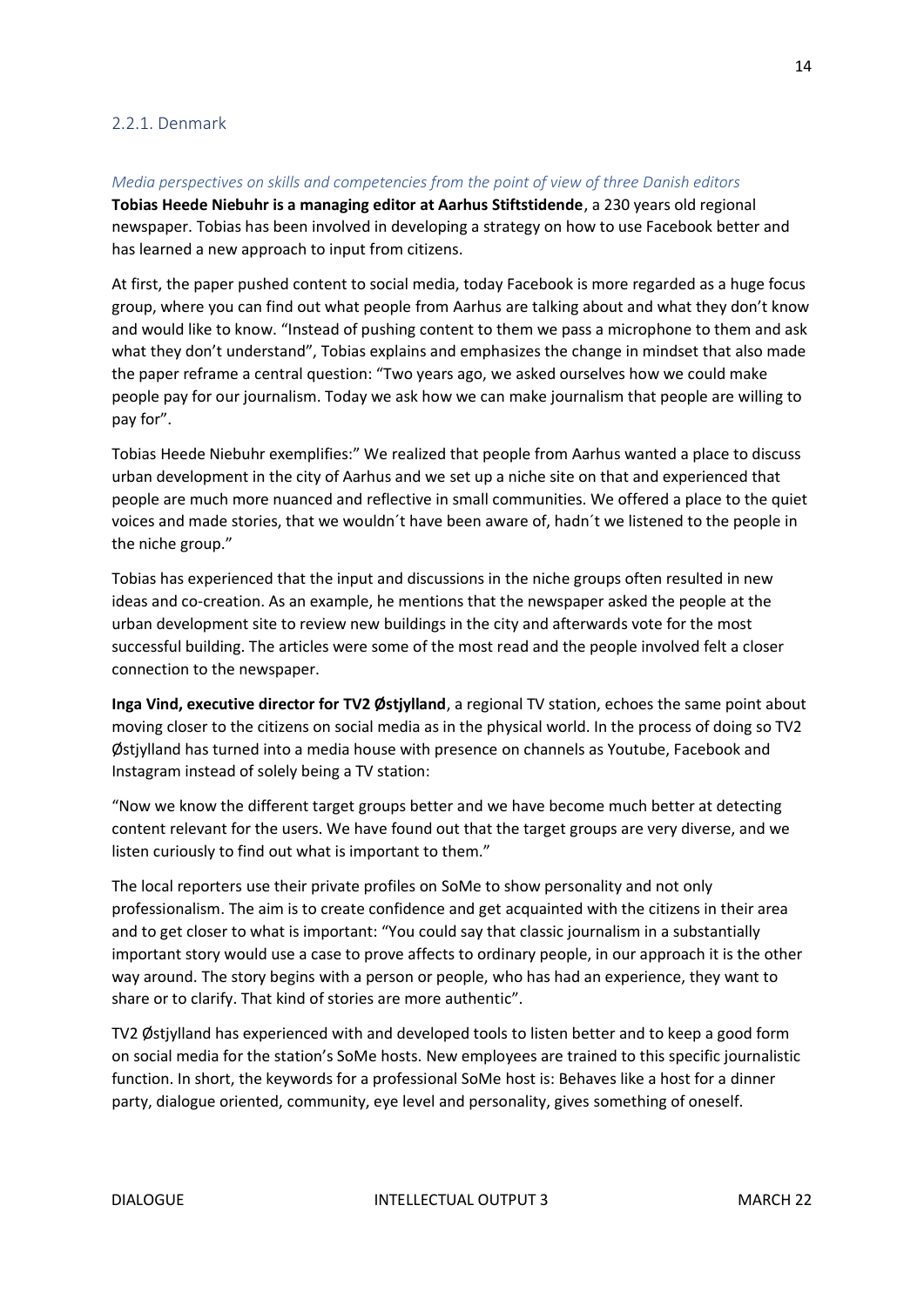As shown in the graphic below the job of the SoMe host is to delete, moderate, facilitate, converse and co-create. The aim is to move as far is possible towards the right where the contact with the users becomes more and more inclusive by facilitating, conversation and co-creation.



**Ida Ebbensgaard, editor in chief of Zetland,** a medium with 28000 members, regards input from the members as the most central part in the media, since they help the journalists make stories. The members are engaged on all levels from the idea to articles, to finding sources, in the editorial process and to give feedback. Ida Ebbensgaard thinks that listening to the members is needed and may help people regain trust in media: "We have to acknowledge that the audience know more than we do, doing that we can start building up trust". She recommends see members (or subscribers) as a pool of brains. On a broad level you can ask what many people know, or you can be very specific and ask what very few people know. But you must be sincere and spend time building up confidence. It takes time, but it´s worth the time, because you get better journalism.

#### <span id="page-14-0"></span>2.2.2. Germany

#### <span id="page-14-1"></span>*Media perspectives on skills and competencies from the point of view of two German journalists and editors*

We asked two interviewees for the Inspirational Guide what skills they think are needed to do dialogue-oriented journalism successfully in today's world.

#### **Marc-Stefan Andres from RUMS about local journalism**

Marc-Stefan Andres from the digital local journalism outlet RUMS in the German city of Münster clearly states that a lot of additional skills are needed (e.g. in teamwork, product management and marketing, more about it below), but that the market prospects for dialogue-oriented journalism are great at the same time: He is convinced that good journalism will prevail but emphasizes that the challenge is to find the right target group that values the product and is willing to pay for it. By that, he means that as a journalist, you have to understand your audience in order to develop relevant content for them.

In Marc-Stefan Andres' view, there are only two effective options for (aspiring) journalists, being 1): If one is working alone on a dialogue project, for example, it is advisable to start a newsletter on a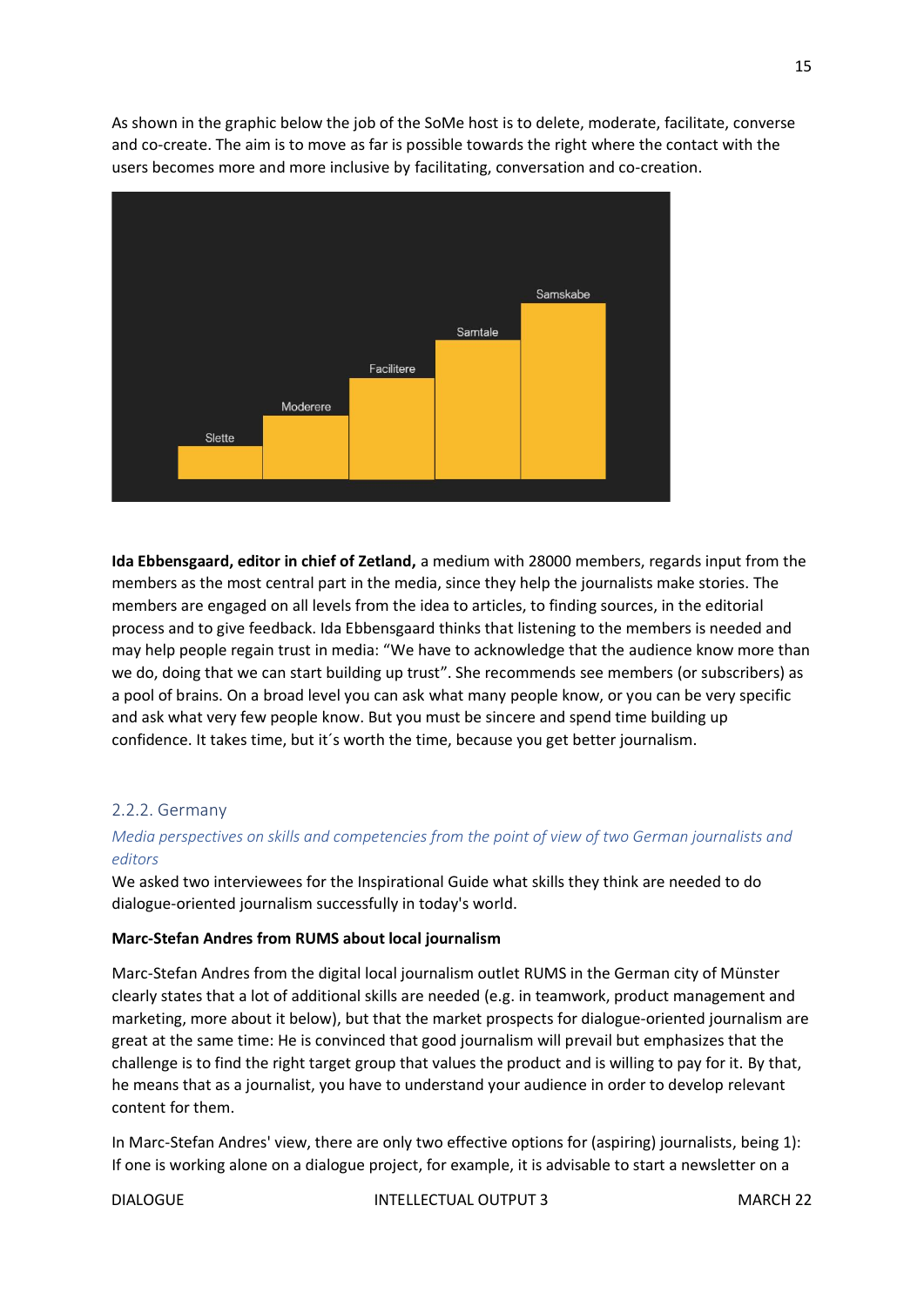specific niche topic, for example via the Steady platform. 2): Better dialogue-oriented (local) journalism can be done when journalists work as a team, says Marc-Stefan Andres. Because to be successful with it, you also need knowledge about the business, product marketing, and a network. Many journalists are very good at their craft, he says, but can't handle the other subject areas on their own. Andres therefore recommends staffing a medium-sized team with product managers, marketing experts and journalists who can work together on the dialogue with the audience and divide up the tasks according to knowledge.

#### **Leo Braun on journalism for young people on Instagram**

Leo Braun is a senior strategic editor at Funk, the content network of the public service broadcasters in Germany. He looks after Funk's Instagram channel, which is aimed at 14 to 29 year-olds and is supposed to convey the public broadcasters' news offerings to a young target group; namely, where this age group is on the move in the social networks. When asked how to do successful dialogueoriented journalism on social media, he replies that the most important thing is to get involved with the Instagram platform. Since the currency on Instagram is reactions, says Leo Braun, as an editor you have to ask yourself the question: How do I build a post that people respond to? The challenge, he says, is to break down a topic so that you can answer its underlying question in one single post.

#### **Examples:**



The question of how to sit ergonomically correct at the desk was answered in one image and was liked over 97 thousand times. Source: funk [@funk]. (March 11, 2022). "So sitzt du richtig am Schreibtisch" [graphic]. Instagram. https://www.instagram.com/p/Ca9Q45dNT2t/.

This is an info post about the sand and the illegal trade of the coveted raw material. The topic was requested by the community and prepared by the funk team in four keywords that address the current situation, the problem and sustainable alternatives. Source: funk [@funk]. (March 13, 2022). "Das Problem mit Sand" [graphic]. Instagram. https://www.instagram.com/p/CbDE1A8KVgi/

This is an infographic of the account @how.to.deutschland belonging to funk. It was created to explain the basic facts about Germany to refugees from Ukraine and other countries. Here, for example, that tap water is drinkable. Other topics include waste separation, how to get a work permit and where pregnant women can get help free of charge. Source: how.to.deutschland [how.to.deutschland]. (March 23, 2022). "German tap water is drinkable" [graphic]. Instagram. https://www.instagram.com/how.to.deutschland/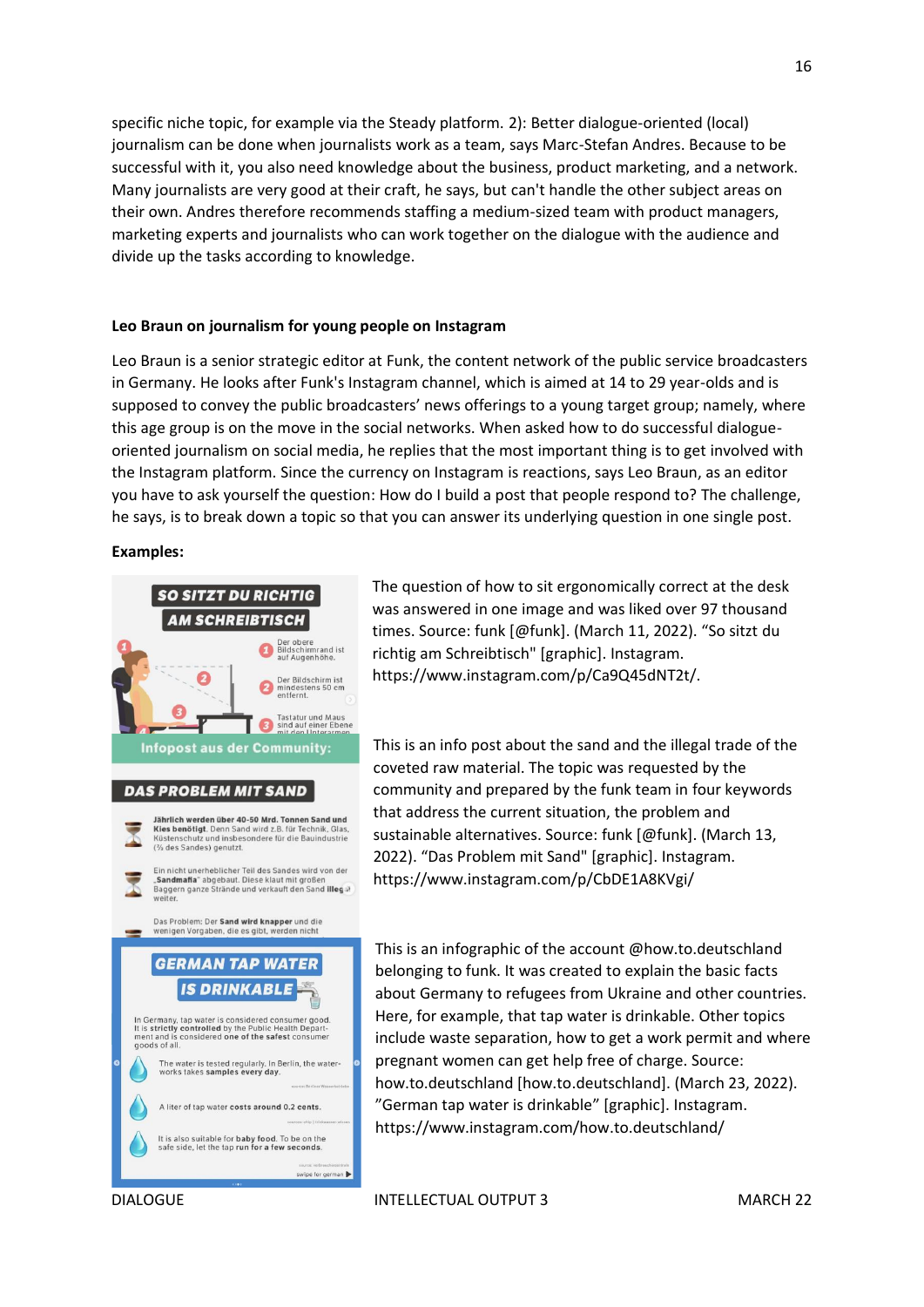Still, Leo Braun doesn't think the work of editors who create content for Instagram is fundamentally different from work with conventional news formats. He thinks that the guidelines for what a conventional radio or TV report has to look like and what length it has to be, for example, are much more rigid than for online formats. On YouTube, it's partly the algorithm that determines how long a video should be so that it gets clicked on. And on Instagram? The post has to evoke a reaction and people have to be able to quickly like it, says Leo Braun. The way it's made differs in terms of technique, but not in terms of the journalistic way of working.

#### <span id="page-16-0"></span>2.2.3. The Netherlands

<span id="page-16-1"></span>*Media perspectives on skills and competencies from the point of view of three journalists and editors of a national, a regional and a local news platform.*

**Fleur de Weerd is a research journalist working for the national newspaper De Volkskrant**. For 2,5 years this newspaper is working with a panel of readers to stimulate audience participation.

"We realized that we have a lot of readers – in the weekends more than a million – who have knowledge about topics because they are working in certain fields of expertise and are living in different parts of the Netherlands, where they observe developments that we as journalist just don't see. So, we think at De Volkskrant that readers have potential for stories we can use". To acquire this input, the newspaper has set up a readers panel of about 7.000 active participants.

"This panel is used as a thinktank which can contribute ideas about subject choice but can also draw our attention to subjects that we may have overlooked. Or make us aware of things we forget to explain in depth in our articles that are also important."

When they started this panel De Volkskrant asked the members why they joined. The surprising answer was that they participate not because it is fun or educational, but they wanted to contribute if it is of added journalistic value. For the newspaper, working with a panel is a time investment that pays off. Fleur de Weerd: "We see that with articles that have been created with the help of our audience, those pieces are also read more frequently. Also, because they are high-quality productions from a journalistic point of view. Using the audience really helps adding value." De Weerd notes that for a long time the public was seen as consumers and with the upswing of social media, the image has arisen among journalists that the public is a bit of a burden. According to her, that's because those who criticize the newspaper are those who shout the loudest and are most prominent on social media; they are the ones who complain on Twitter or send angry letters. But readers who wanted to contribute constructively didn't get a chance. De Volkskrant's answer to this was therefore to set up the reader's panel.

According to De Weerd, the readers panel has also achieved that journalists at her newspaper have also started to think more mildly about their audience: "They see good suggestions coming from the panel members, they give very thoughtful feedback and they are being very respectful. Working with a panel has a very bonding effect between journalist and reader."

DIALOGUE INTELLECTUAL OUTPUT 3 MARCH 22 **Henk Ruijl is editor-in-chief of the Dutch regional public broadcaster Omroep West and the local station Den Haag FM**. For two years, Omroep West operated a weekly open editorial meeting by use of Facebook Live. Now they work with 'Right Questions' through the Hearken method. "With the open editorial meeting every Friday morning," Ruijl explains, "our editors had to openup themselves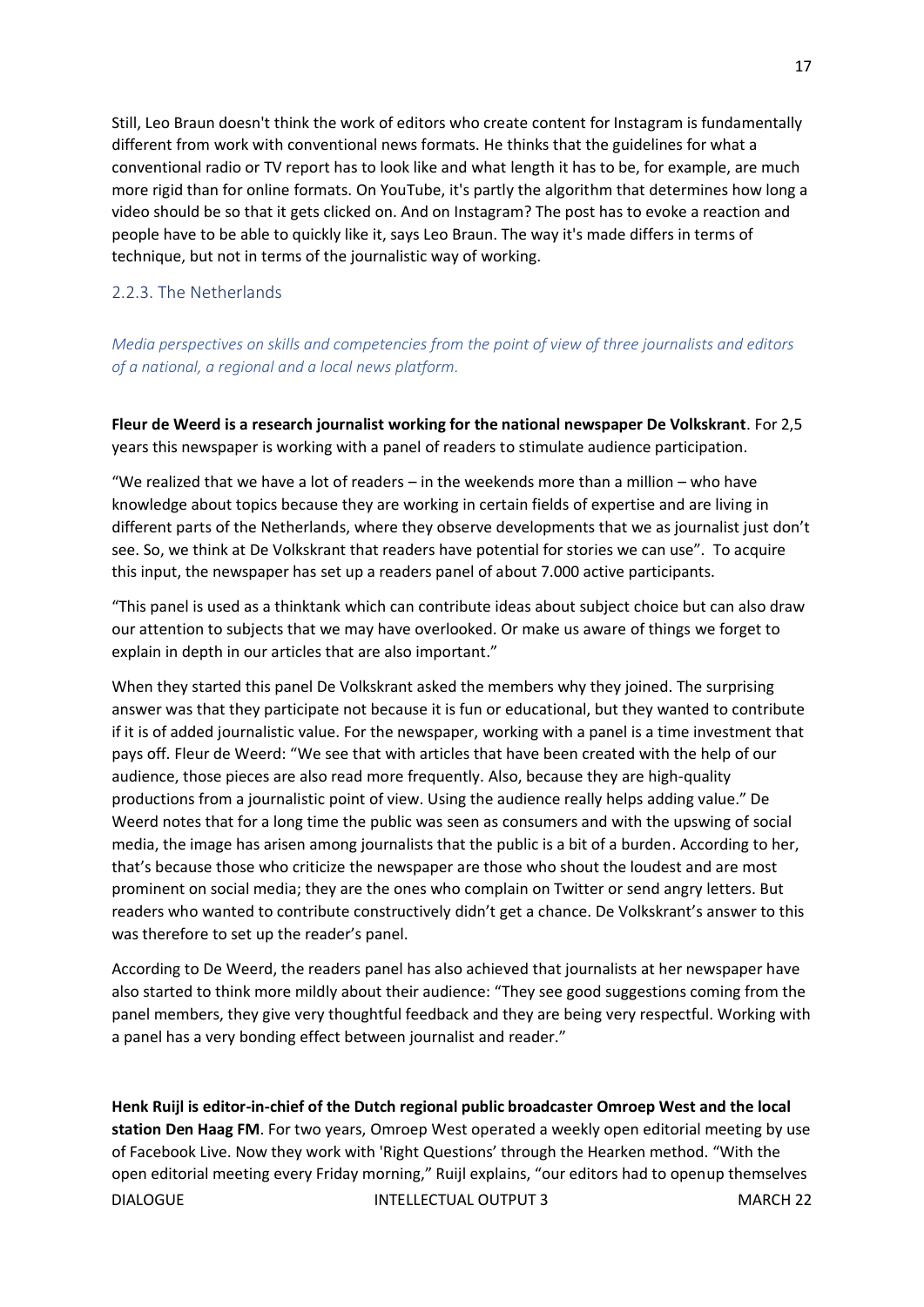to the audience. On the one hand, they had to argue their story ideas more strongly and explain it better. On the other hand, they had to be open to questions of the audience." Ruijl noticed that it led to a more modest attitude with his journalists. "You think that you know the best what your public is expecting, but every time we were surprised by just a bit different questions and subjects they came up with."

However, after a while it became clear that usually the same faces turned up at the FB Live meetings. "This resulted in a dynamic that made us less enthusiastic," Ruijl admits. And the Facebook algorithm didn't help, as it seemed to push the live meetings aside. So that's where the editor-in-chief decided to pull the plug and start working with the Hearken method. "We could continue our conversation with the audience by letting them pose questions online. And then we went in search for answer together with the person who asked the question." According to Ruijl, this is new and different from what journalists did before: "Instead of the journalist asking the questions, you listen to your audience asking questions. You open up to them and learn to make yourself vulnerable and modest."

The broadcaster broadened the scope by asking its audience in the local elections of 2022 what problems it thinks the new city coalition of The Hague should tackle. This resulted in thousands of reactions with which they went to the local council, and the lawmakers took these all very serious. The connection with their audience has strongly improved. "It's not only looking at what stories are successful in terms of clicks, but it is also knowing what goes on in your audience, what concerns them."

**Henk ten Harkel is editor-in-chief of the Dutch local broadcaster 1Twente in the eastern cities of Enschede and Hengelo**. He works with a method that has been dubbed 'serial investigative journalism'. "Before anything else, we consult the population," Ten Harkel explains. The method entails not just doing one or a couple of interviews on an issue that affects a community, but doing dozens of these, as a series. "In this way," Ten Harkel explains, "you generate impact. A city council can no longer ignore the problem by saying: oh, it's only a few people who are troubled by this." Twice a year, they pick on a big issue.

Before elections, 1Twente went into the neighbourhoods with a mobile studio, called the fishbowl, to meet citizens and ask them about what's bothering them. At the same time, they put out questionnaires on themes such as sustainability, poverty, livability, energy transition, etc. "From these results, we come up with a top-5 of issues and we bring these to light with videos and podcasts and make ourselves visible." Ten Harkel even works with script stories and actors when the people they interview do not dare to go public themselves. "The translations of these issues we bring to the political arena."

#### 2.2.4. Overall conclusion:

The editors and journalists generally stress that working with audience engagement influences the mindset of the journalist. You, as journalist, must expand your interpretation of the role of the journalist and realize that the audience knows more than you do. Doing so, you connect better to audiences and you can start building trust and create and/or co-create relevant high-quality journalism.

DIALOGUE INTELLECTUAL OUTPUT 3 MARCH 22 The partners in this project would like to add a broader view on engagement. In the model of The Constructive House the headline for column three is ´Promote democratic conversation´. The purpose is more than listening and producing journalism about what the audience want. Of course,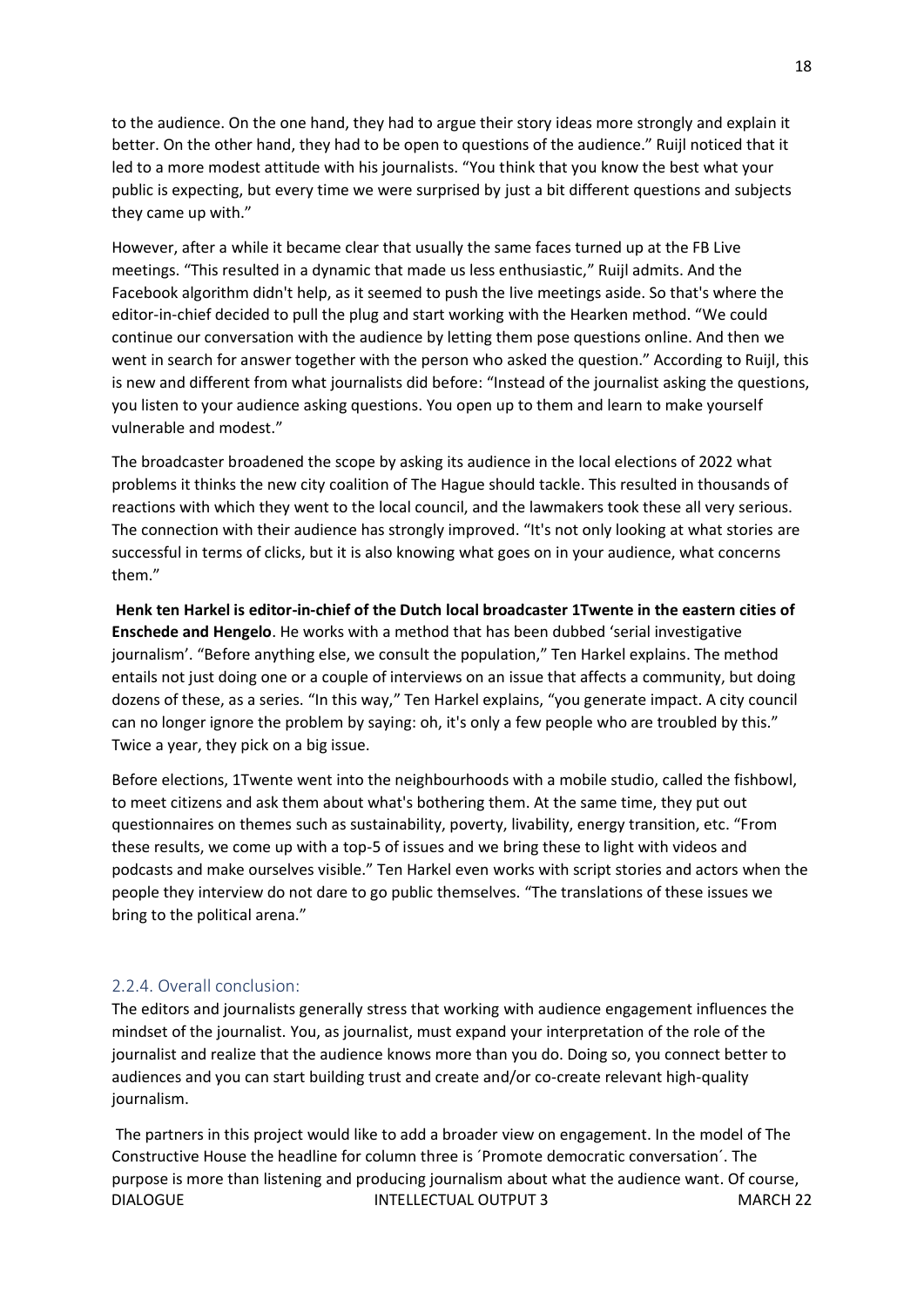that is relevant, but democratic conversation also has a broader perspective, for instance by making people debate in constructive ways and make people meet and listen in and across communities.

Dialogue and constructive journalism also call for a range of new professional skills of which the interviewee in this section have mentioned some: How to serve as an engaging, interested, informative SoMe host; how to work with niche-groups, how to set up dialogue for specific formats and for the people whom it is made for.

### <span id="page-18-0"></span>2.3 Mid-career training institutions and studies about the demand for new skills and competencies

Since we began this project a lot of media and media houses have initiated ways to reconnect with the people they serve. In this section the partner institutions in this project will give an overview of the how broad the need is for new competences in dialogue-based constructive journalism in Germany, the Netherlands and Denmark.

#### <span id="page-18-1"></span>2.3.1. Denmark:

The report, "[Fagenes fremtid](https://journalistforbundet.dk/journalistfagets-fremtid)" (meaning the future of the (media)profession) from The Danish Journalist Association was published in 2019 and written by an expert group of journalists, editors, entrepreneurs and media scientists and pointed out that journalists must move closer to the citizens to gain relevance. The report claimed that peoples' trust in media is not only nourished by the quality of the content and correctness of the facts, but also based on whether people feel seen, heard, understood and represented.

In other words, the distance between the everyday life of the citizen and the stuff journalists are covering must not be too wide. A long list of major events that has taken place the recent years show that media's feeling with the population is too weak: Brexit in Great Britain, the yellow vests in France, the support to extreme parties many places in Europe, none of these trends have been detected by the media before they came out as voter slaps to the established parties.

Once a year the newsletter [Medietrends](https://www.getrevue.co/profile/Medietrends/issues/medietrends-2022-10-tendenser-der-praeger-medierne-i-ar-970612) points out trends that impact journalism, and in the years 2020 and 2021 user involvement was detected as an important trend.

According to Medietrends, the media are aware that content becomes better and is easier to sell if it addresses what users find relevant. Furthermore, it can be a way to improve the bond of loyalty between users and media.

Another aspect is that media focus on retaining subscribers instead of drawing in new people as a result of the drop in advertisements.

In a time where media struggle to get audience attention, it is vital to reach the users with content they can relate and respond to, and they feel affected by. This is one of the conclusions in a [new](https://www.ucviden.dk/da/publications/audience-engagement-i-praksis-hvordan-danske-publicistiske-medier)  [DMJX report](https://www.ucviden.dk/da/publications/audience-engagement-i-praksis-hvordan-danske-publicistiske-medier) on how Danish media work with audience engagement to reach their audiences (2021).

19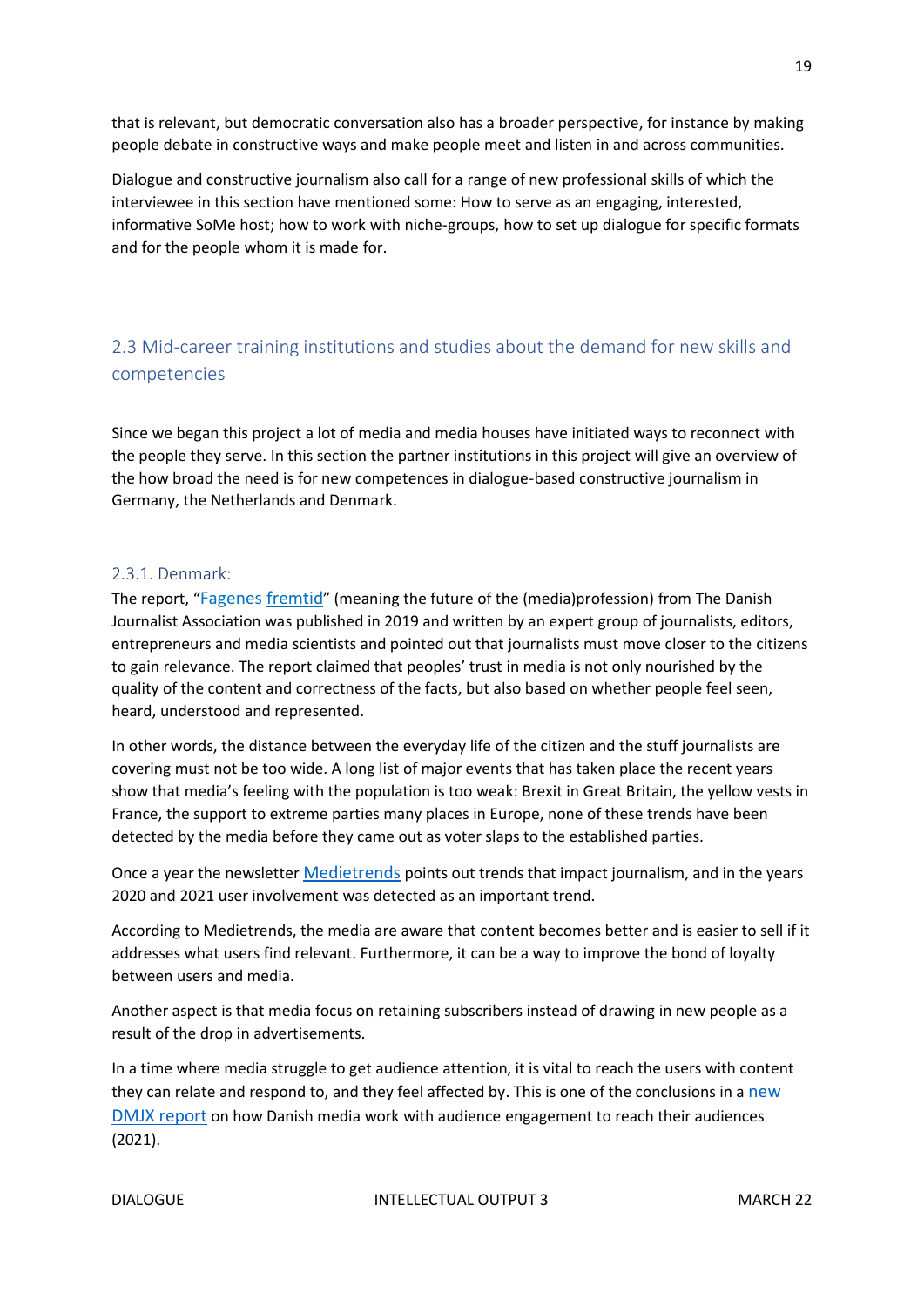Twelve professionals (informants) from four media (two local, two national) are interviewed about their professional approach to audience engagement and stress that an important role for journalists is to be a kind of seismograph that detects, registers, perceives and documents what is happening in various communities and in the society in general. In other words, they all think it's important to get closer to peoples' lives. The interviewed professionals use different tools to do that. Some use data to count clicks and reading time and to detect which articles are most popular, and to some extent future reporting is adjusted to meet what is wanted. Others use dialogue, co-operation and presence in communities to gain relevance, but they all want to build up a more intimate relation to their audiences.

In the effort to reconnect with the people, new kinds of jobs have emerged such as editor for audience development, editor for data and analysis, journalists who specifically produces for YouTube-audiences, but it is difficult to make up the market share of these type of jobs. In jobdatabases they are not categorized in searchable ways. A current study at DMJX is looking into job advertisements for the journalistic market since 2008, approximately 4000 job adverts. The aim is to look at the demanded qualifications and competences for journalists such as technical skills, human characteristics and skills in presentation. The report with deadline spring 2022 is delayed, but the report may shed a light on which new skills are looked for.

In general, media have found different ways to move closer to the citizens, but that doesn't reflect the interest in courses about dialogue or constructive approaches.

The mid- career training section at DMJX, which is the largest provider of media mid-career training in Denmark, turns over 50 million a year and courses on dialogue and constructive journalism only made up three million from 2017-2019. We have looked into this period, pre-Corona, because Covid 19 affected the market for mid-career training heavily and almost all courses were cancelled during the pandemic.

In the period DMJX offered 15 courses with titles as "In interaction with the audience", "New media in the Netherlands," Involve the users" or "Constructive Journalism - add nuances to your stories", and three of the courses were cancelled due to lack of interest. Only 142 people attended one of the offered courses during the three years. The most popular courses are and were traditional methodology courses in video production, podcasting and how to write better, and in general most of the participants have other professional backgrounds than journalism.

Michael Aage Jensen, manager of the national provider of media courses in Denmark, Mediernes Efteruddannelse, informs that the mid-career training institution has offered courses in constructive journalism and public-oriented journalism during the recent 2-3-4 years, but without overwhelming success. Nevertheless, Jensen has experienced, that with time more media professionals show interest for courses in this field. It is also a fact that media houses, especially those with local and regional audiences, arranges in-houses courses about building closer relations to their audiences.

#### <span id="page-19-0"></span>2.3.2. Germany:

In a study for the Otto Brenner Foundation, journalism scholars Leif Kramp and Stephan Weichert have surveyed the constructive journalism landscape in Germany. Their report "Nachrichten mit [Perspektive](https://www.otto-brenner-stiftung.de/wissenschaftsportal/informationsseiten-zu-studien/studien-2020/nachrichten-mit-perspektive/)" (News with Perspective) is based on 12 professional interviews. It shows that the ideas of constructive journalism have not yet entered German newsrooms systematically. But there are encouraging examples in various media as, some of them in the context of science journalism.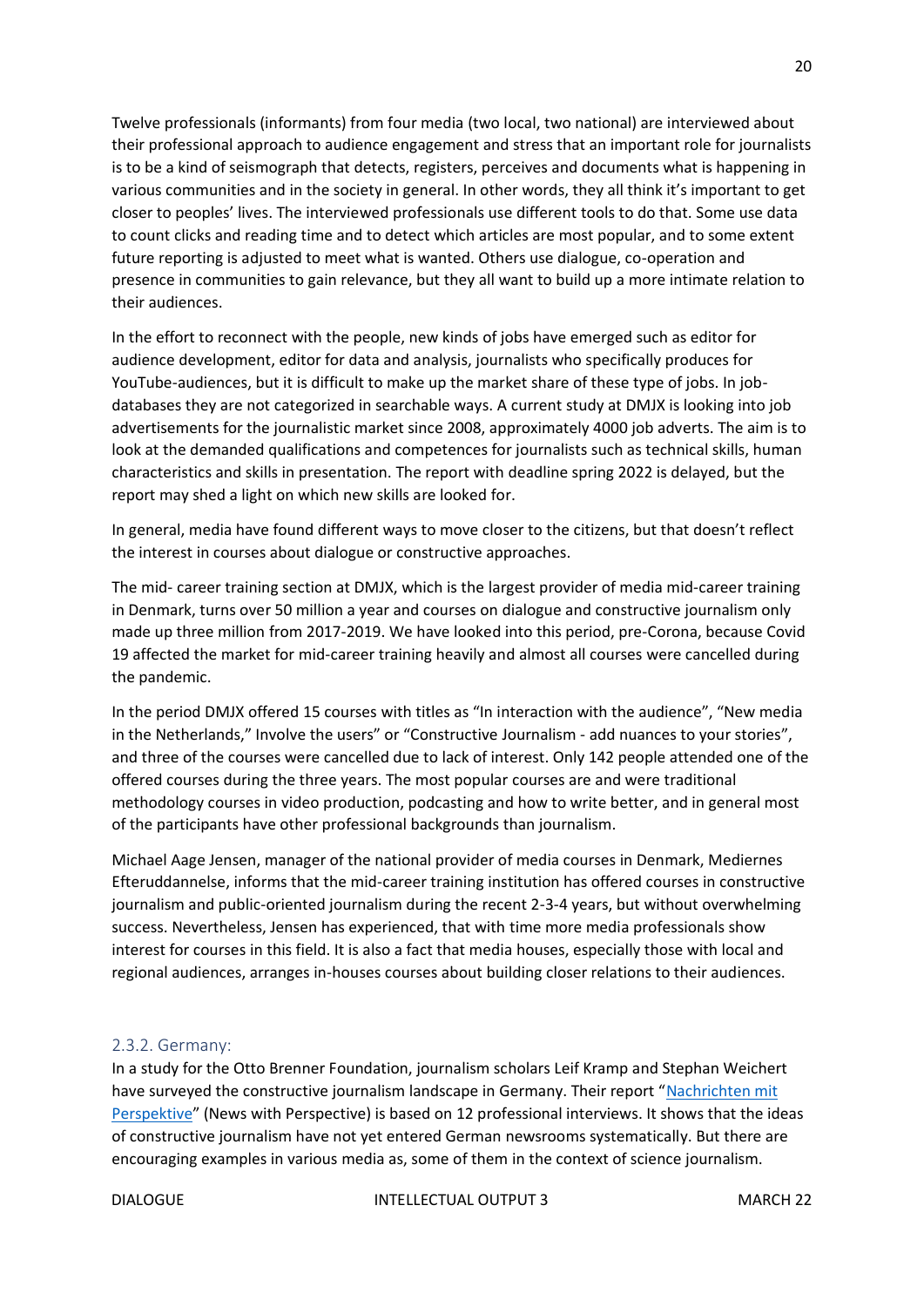In a [follow-up study](https://www.otto-brenner-stiftung.de/wissenschaftsportal/informationsseiten-zu-studien/konstruktiv-durch-krisen/) published in October 2021, Kramp and Weichert presented 10 journalistic projects during the Covid-19 crisis which tried to find a non-negative approach. They conclude that during the pandemic, newsrooms have become more aware of the need for constructive journalism and that they offer more training opportunities for their writers and editors. The researchers do, however, warn that there is a thin line between empowerment and paternalism, and recommend that the self-critical debate on journalistic attitudes and commitments should continue. They argue that it takes "patience, creativity, and courage" to counter news avoidance.

Networking seems to be the key, and this strategy is used by many proponents of constructive journalism to foster constructive approaches in newsrooms. The public broadcaster "Norddeutscher Rundfunk (NDR)" continues to host its "[Constructive Journalism Day](https://www.ndr.de/nachrichten/info/Constructive-Journalism-Day-2021-in-Hamburg,constructivejournalism136.html)" once a year. Constructive journalism has also been a topic at the "[Medien Zukunft Festival](https://medien-zukunft-festival.de/)" in 2020. And a new network of [climate journalists](https://klimajournalismus.de/) is setting up a working group on constructive climate journalism. Recently, former fellow at the Constructive Institute Ellen Heinrichs has founded the [Bonn Institute](https://www.bonn-institute.org/en/) with colleagues and media partners which wants to make journalism "more solutions-oriented, richer in perspective and increasingly dialogue-based." So, for the first time, constructive journalism will get an institutional basis in Germany.

In the last couple of years, several journalistic projects dedicated to constructive reporting and/or dialogue with their communities have been launched and have gained attention, as e.g. the magazine "[enorm](https://enorm-magazin.de/)". Some of these projects address local communities as "[RUMS](https://www.rums.ms/)" in Münster and "[Relevanzreporter](https://relevanzreporter.de/)" in Nürnberg. Others are extensions of large newsrooms as "[Die 49](https://www.zeit.de/serie/die-49)", a mini-public created by "Die Zeit", or "[Werkstatt Demokratie](https://www.sueddeutsche.de/thema/Werkstatt_Demokratie)" (Democracy Lab) of "Süddeutsche Zeitung". And one start-up, "[tactile news](https://tactile.news/)", supports and consults editorial offices by offering a software that helps newsrooms to listen to their audiences. These examples show that German newsrooms not only engage with their audiences in more meaningful ways, but that they also begin to look for professionals who bring a new mindset with them.

#### <span id="page-20-0"></span>2.3.3. Netherlands:

Based on her PhD study for the University of Utrecht researcher Renée van der Nat remarks [on the](https://www.journalismlab.nl/gebruikers-betrekken-bij-het-verhaal/)  [website of Journalismlab](https://www.journalismlab.nl/gebruikers-betrekken-bij-het-verhaal/) that 'Journalists and news media are looking for new ways to engage the public. The behavior of that audience therefore plays an increasingly important role in the journalistic process'. The *stimuleringfonds voor de journalistiek* (Dutch Journalism Fund) detects in its [online trendreport 2021](https://www.journalistiek2025.nl/trends.html) also a shift in de Dutch media toward a bigger role for the audience in the journalistic process: 'Citizens can contribute ideas during a news production and help unravel an item. They may be able to propose their own topics to editorial boards more often. Examples include facilitating dialogue." This need for connection is also a point Irene Costera Meijers addresses in her recent study 'What is Valuable Journalism ' (Costera Meijer, 2021). She calls this 'mutual understanding'. In her meta-analysis of multiple research projects, she shows that valuable journalism has three key factors: Learning something new, getting recognition and increasing mutual understanding. In another article Costera Meijer (2020) describes the debate around the gradual turn towards the audience that Dutch media have been making from 1995 until 2000. In the discussion the concept of 'quality' that had been blocking a shift towards the audience has been replaced by the concept of 'innovation' has 'become so powerful that it appeared to overrule any resistance to reckon with audiences' (Costera Meijer, 2020, p 2337).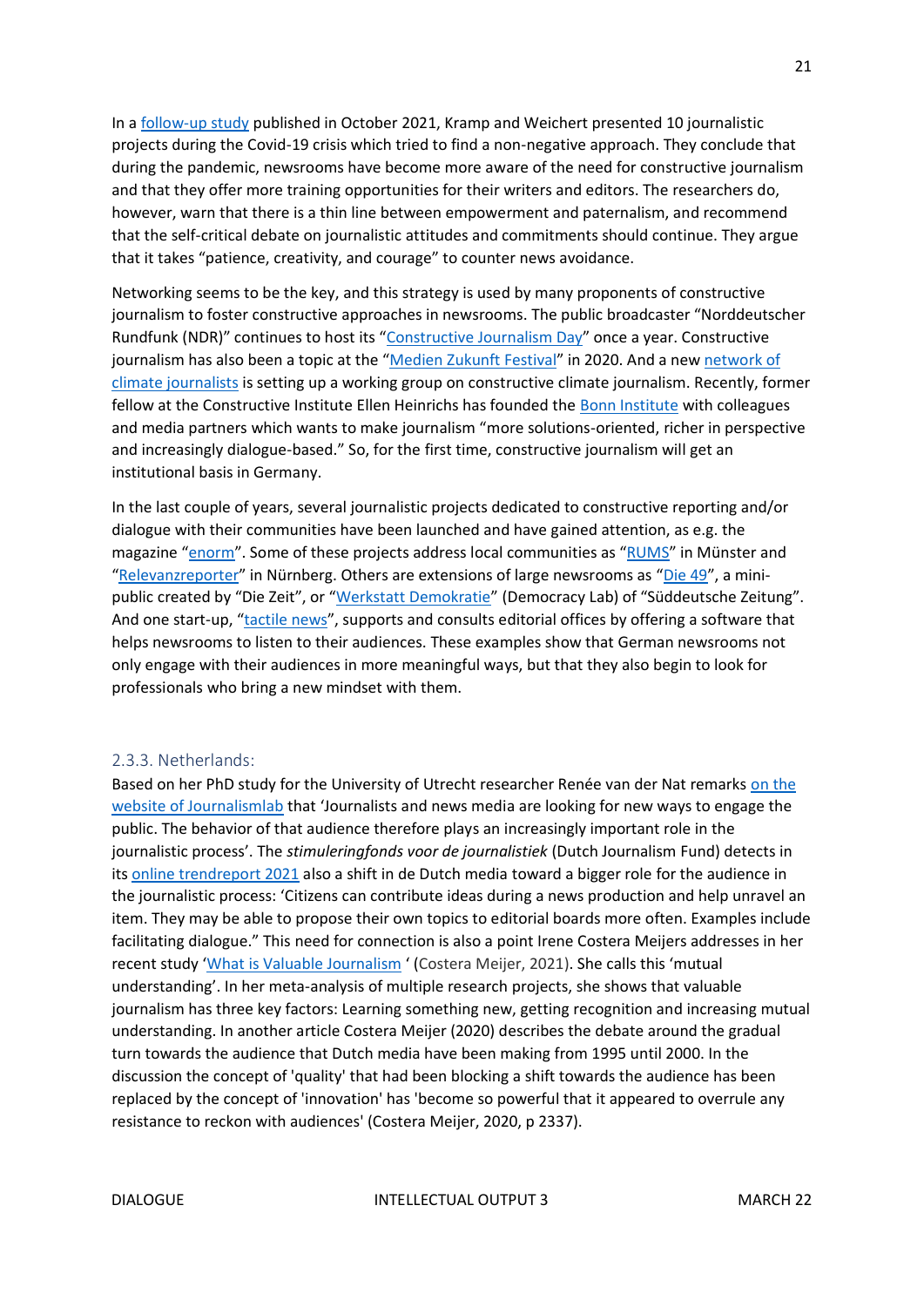Mijke Slot of Erasmus University is investigating the digital interactions between news media and their audiences. In [an article about her recent study](https://www.svdj.nl/klikt-het-betrokken-publiek-van-twee-kanten/) she reports that "to involve the audience and to establish a relationship with them is an important topic in all (Dutch) news organisations I have visited". Although there are large differences audience interaction and participation are not yet part of daily practice in most news organisations, though. But she also reports that a growing number of news organisation are experimenting with audience interaction.

Taking a closer look at the news media in the Netherlands, you can detect this trend already. Previously we saw news media mainly present their public statements on social media, where a short reaction was the only possibility for a contribution from the public, you now see news media increasingly asking for direct input for stories. Even sites like the online news site NU.nl- a site which was focused on bringing fast-news, now ask their readers if they have further questions they need to get answered [\(see the online appeal](https://www.nu.nl/strijd-in-afghanistan/6153323/wat-wil-jij-nog-weten-over-de-afghaanse-evacuaties-en-de-nasleep-hiervan.html) and the [online follow-up article with the answers\)](https://www.nu.nl/strijd-in-afghanistan/6153377/dit-zijn-de-antwoorden-op-jullie-vragen-over-de-evacuaties-uit-afghanistan.html).

But also a quality newspaper *De Volkskrant* have organized a special department to engage their audience in their production process in a more organized manner via *['de Open Redactie'](https://openredactie.volkskrant.nl/)* (the open [newsdesk\),](https://openredactie.volkskrant.nl/) where registered readers are regularly asked for input for an article or their opinion about a production. Dutch pioneer of constructive journalism, Bas Mesters, also mentions the Volkskrant as one of the important examples, as well as recent national public television series like 'Sander en de Kloof (Sander and the gap)' and 'Scheefgroei' (Skewed Growth) that explicitly incorporate audience participation. According to him this is part of a wider development in journalism, which doesn't (even) operate under the flag of constructive journalism most of the time. One media outlet *[Pointer](https://pointer.kro-ncrv.nl/)* takes it a step further and although they do not formulate their approach as constructive journalism per se, if you look at their basic principles their starting point is clearly a public-oriented approach matching with to the principles of constructive journalism. In their '[about](https://pointer.kro-ncrv.nl/over-ons)  [us'](https://pointer.kro-ncrv.nl/over-ons) on their website they state that: 'For you, with you. Investigative journalism that starts with you. Solutions to Today's Issues. Always transparent about our approach'. Pointer is also one of the six media organisations that serve as clients to the students of the course Public Oriented Journalism at Windesheim University. All of them participate because they want to learn from the experiments of the students and sometimes implement methods of audience interaction in their own journalistic practice.

[Pointer:](https://pointer.kro-ncrv.nl/) For you, with you. Investigative journalism that starts with you. Solutions to Today's Issues. Always transparent about our approach'

#### 2.3.4. Conclusion:

Studies from all partner institutions indicate a shift in journalism towards a more dialoguebased constructive kind of journalism. Although the idea of constructicve journalism has not entered the German newsrooms systematically, there are encouraging examples in various media. In The Nertherlands a PhD study and a trendreport from 2021 detect a shift in de Dutch media toward a bigger role for the audience in the journalistic process and the same trend goes for Denmark.

We have interviewed some of the frontrunning journalists and editors in this new approach to journalism. They stress that audience engagement qualifies journalism and also force them to rethink they role as journalists and editors and act in a more modest way and listen to what is relevant to people. They also point out the need for new skills to make dialogue-based and constructive journalism professionally.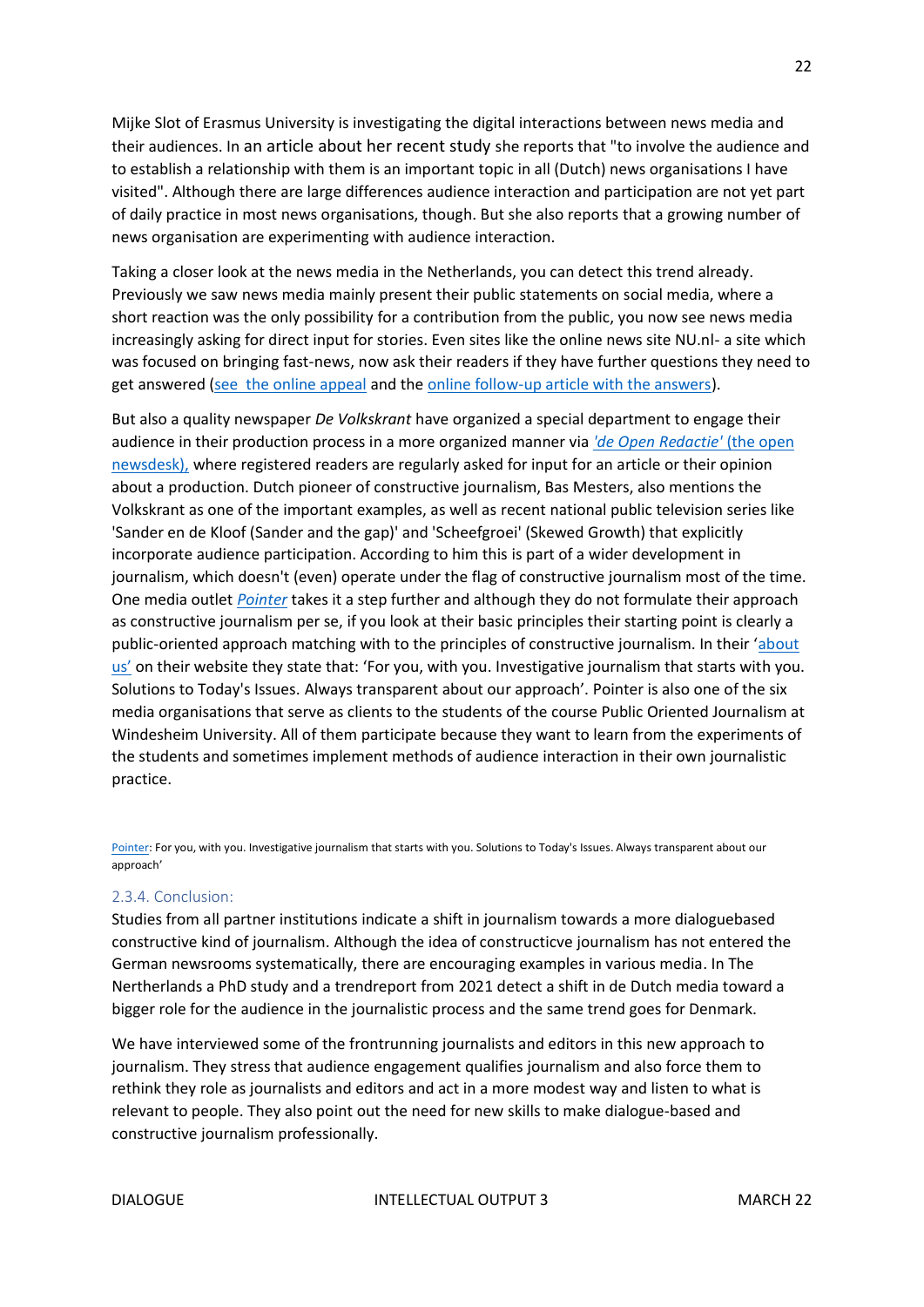Our students eye witnessed the application of dialoguebased and constructive journalism during their internships. Especially the Dutch and the German students reported that media were in interaction with their audiences. If different degrees and in different amount of ways and mostly digitally. Danish students reported that lack of time and media culture were obstacles for using dialogue-methods. That result may be erratic, since only a small amount of the Danish students had answered the survey.

All in all interviews, surveys, studies and reports indicate that there is a market for dialoguebased and constructive journalism, and that market is growing slowly. Probably because this approach also implicates a new role for journalism and new ways to think of yourself as a journalist.

# <span id="page-22-0"></span>3. Midcareer training perspectives

In the application for the Dialogue Erasmus+ project we promised to include an outline of prototypes for curricula components and didactic concepts to be implemented by mid-career training institutions in Intellectual Output 3.

In this project our primary effort has been to make a catalogue of skills and competencies needed for dialogue-based and constructive journalism. We are still working on descriptions of the methods and the ambition is to present them in an Inspirational Guide (a website) for journalism teachers and journalists, who want to work professionally with dialogue-based journalism. We call the elements building blocks and we arrange them in in two major sections, respectively mindset and methods.

It's our conviction that our building blocks could make up the backbone for mid-career courses. We have indications that at least some professionals even more than students are in lack of skills and competences to conduct dialogue-journalism professionally and in the entire journalistic process from idea to comment.

You can choose and combine the blocks in several ways to meet the required needs and competencies. One course could emphasize the expanded role of the journalist and dive into the mindset part of the building blocks, other courses could focus on the different methods to involve the public at different stages in the journalistic process (idea, focus, research, co-creation, feedback) and others again could focus on professional SoMe work or on setting up and conducting constructive debates. These ideas are all from the building block catalogue.

Consequently, we haven't made special components or curricula for mid-career training. In fact we did combine some of the blocks in a mid-career training course that DMJX offered twice. Unfortunately, the course was cancelled due to few participants. The course was a general introduction to dialogue-based journalism:

#### *Renew journalism by means of dialogue*

*"Only few people are willing to pay for journalism. The money from advertisement disappears in limited media budgets.*

*News desserts scatter in Denmark and the rest of the world and confidence in media is under pressure.*

*Luckily a growing number of media and organisations have started listening to citizens to do journalism, that is relevant and important to the citizens.*

*Focus on this course is methods to listen better as a steping stone to improve journalism. Better listening is the key to create engaging journalism and to make parties in a debate disagree in a more fruitful way.*